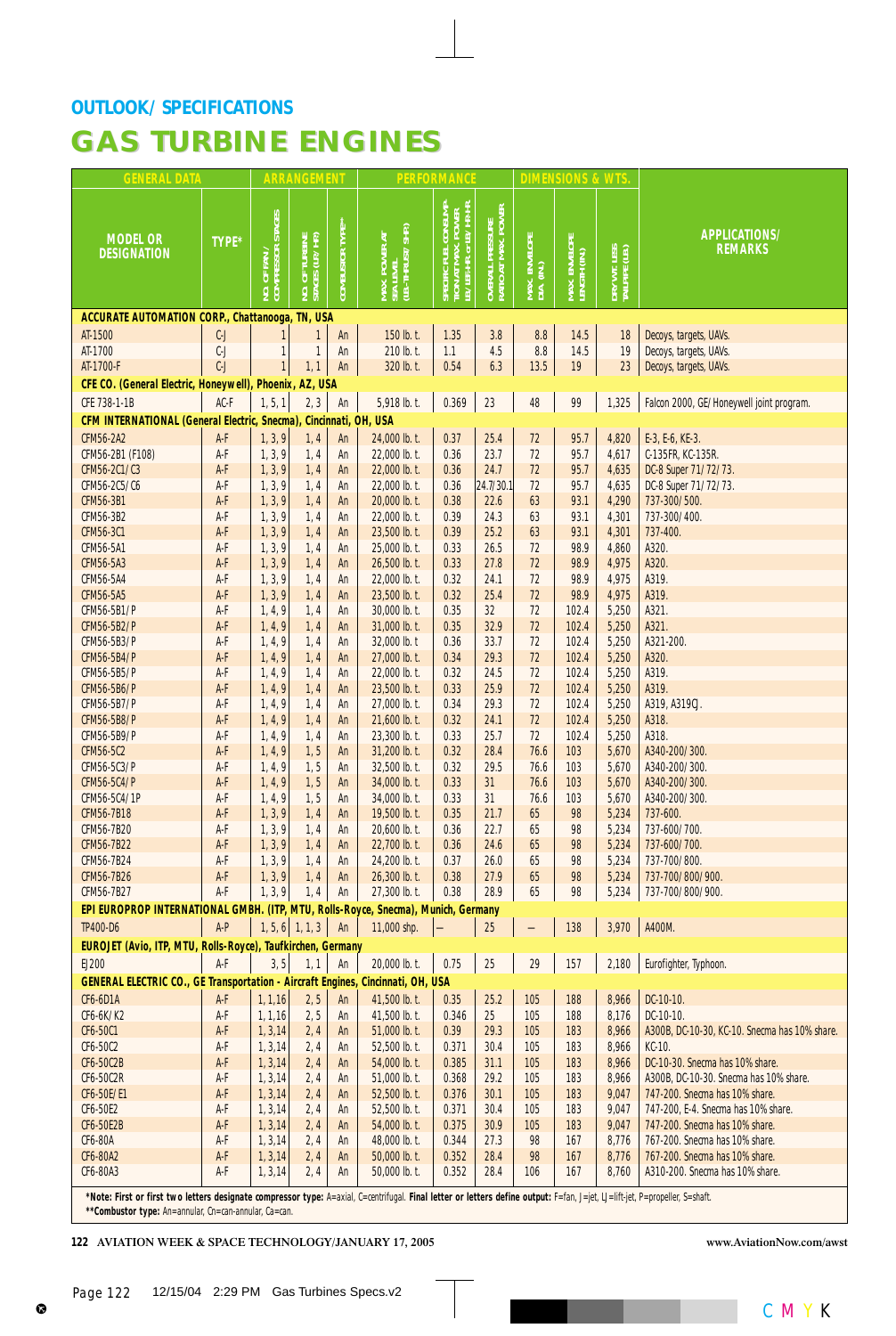| <b>GENERAL DATA</b>                                                             |                                       |                                   | <b>ARRANGEMENT</b>            |                       |                                                | <b>PERFORMANCE</b>                                                                 |                                                         |                             | <b>DIMENSIONS &amp; WTS</b>   |                                |                                                                            |
|---------------------------------------------------------------------------------|---------------------------------------|-----------------------------------|-------------------------------|-----------------------|------------------------------------------------|------------------------------------------------------------------------------------|---------------------------------------------------------|-----------------------------|-------------------------------|--------------------------------|----------------------------------------------------------------------------|
| <b>MODEL OR</b><br><b>DESIGNATION</b>                                           | <b>TYPE</b>                           | NO. OF FAN /<br>COMPRESSOR STAGES | TURBINE<br>(LP./HP)<br>NO. OF | <b>COMBUSTOR TYPE</b> | MAX. POWER AT<br>SEA LEVEL<br>(LB.-THRUST/SHP) | : FUEL CONSUMP-<br>F MAX. POWER<br>HR. or LB./HP-HR.<br>B./JBF.-I<br><b>SPECIE</b> | . PRESSURE<br>[ MAX. POWER ]<br>OVERALL I<br>RATIO AT I | MAX. ENVELOPE<br>DIA. (IN.) | MAX. ENVELOPE<br>LENGTH (IN.) | DRY WT. LESS<br>Tailpipe (LB.) | APPLICATIONS/<br><b>REMARKS</b>                                            |
| GENERAL ELECTRIC CO., GE Transportation - Aircraft Engines, Cincinnati, OH, USA |                                       |                                   |                               |                       |                                                |                                                                                    |                                                         |                             |                               |                                |                                                                            |
| CF6-80C2A1                                                                      | A-F                                   | 1, 4, 14                          | 2, 5                          | An                    | 59,000 lb. t.                                  | 0.334                                                                              | 30.4                                                    | 106                         | 168                           | 9,480                          | A300-600. MTU has 9.1% share, Snecma 10%.                                  |
| CF6-80C2A2                                                                      | A-F                                   | 1, 4, 14                          | 2, 5                          | An                    | 53,500 lb. t.                                  | 0.324                                                                              | 27.8                                                    | 106                         | 168                           | 9,480                          | A310-200 Adv., A310-300. Snecma has 10% share.                             |
| CF6-80C2A3<br>CF6-80C2A5                                                        | A-F<br>A-F                            | 1, 4, 14<br>1, 4, 14              | 2, 5<br>2, 5                  | An<br>An              | 60,200 lb. t.<br>61,300 lb. t.                 | 0.337<br>0.34                                                                      | 31.1<br>31.5                                            | 106<br>106                  | 168<br>168                    | 9,480<br>9,480                 | A300-600, MD-11. Snecma has 10% share.<br>A300-600R. Snecma has 10% share. |
| CF6-80C2A5F                                                                     | $A-F$                                 | 1, 4, 14                          | 2, 5                          | An                    | 61,300 lb. t.                                  | 0.34                                                                               | 31.5                                                    | 106                         | 168                           | 9,860                          | A300-600F. Snecma has 10% share.                                           |
| CF6-80C2A8                                                                      | A-F                                   | 1, 4, 14                          | 2, 5                          | An                    | 59,000 lb. t.                                  | 0.344                                                                              | 30.4                                                    | 106                         | 168                           | 9,480                          | A310-200 Adv., A310-300. Snecma has 10% share.                             |
| CF6-80C2B1                                                                      | A-F                                   | 1, 4, 14                          | 2, 5                          | An                    | 56,700 lb. t.                                  | 0.339                                                                              | 29.3                                                    | 106                         | 168                           | 9,670                          | 747-300. Snecma has 10% share.                                             |
| CF6-80C2B1F                                                                     | A-F                                   | 1, 4, 14                          | 2, 5                          | An                    | 58,000 lb. t.                                  | 0.337                                                                              | 29.9                                                    | 106                         | 168                           | 9,790                          | 747-400. Snecma has 10% share.                                             |
| CF6-80C2B2                                                                      | A-F                                   | 1, 4, 14                          | 2, 5                          | An                    | 52,500 lb. t.                                  | 0.33                                                                               | 27.4                                                    | 106                         | 168                           | 9,670                          | 767-200. Snecma has 10% share.                                             |
| CF6-80C2B2F                                                                     | A-F                                   | 1, 4, 14                          | 2, 5                          | An                    | 52,700 lb. t.                                  | 0.329                                                                              | 27.4                                                    | 106                         | 168                           | 9,790                          | 767-300ER. Snecma has 10% share.                                           |
| CF6-80C2B4                                                                      | A-F                                   | 1, 4, 14                          | 2, 5                          | An                    | 57,900 lb. t.                                  | 0.341                                                                              | 29.9                                                    | 106                         | 168                           | 9,670                          | 767-200ER/300/300ER. Snecma has 10% share.                                 |
| CF6-80C2B4F<br>CF6-80C2B5F                                                      | A-F<br>A-F                            | 1, 4, 14<br>1, 4, 14              | 2, 5<br>2, 5                  | An<br>An              | 58,100 lb. t.<br>60,800 lb. t.                 | 0.337<br>0.342                                                                     | 29.9<br>31.4                                            | 106<br>111                  | 168<br>168                    | 9,790<br>9,790                 | 767-300ER. Snecma has 10% share.<br>Boeing YAL-1A Airborne Laser aircraft. |
| CF6-80C2B6                                                                      | A-F                                   | 1, 4, 14                          | 2, 5                          | An                    | 60,800 lb. t.                                  | 0.348                                                                              | 31.1                                                    | 106                         | 168                           | 9,670                          | 767-300ER. Snecma has 10% share.                                           |
| CF6-80C2B6F                                                                     | A-F                                   | 1, 4, 14                          | 2, 5                          | An                    | 60,800 lb. t.                                  | 0.342                                                                              | 31.4                                                    | 111                         | 168                           | 9,790                          | 767 Global Tanker/Transport.                                               |
| CF6-80C2B6FA                                                                    | A-F                                   | 1, 4, 14                          | 2, 5                          | An                    | 60,800 lb. t.                                  | 0.343                                                                              | 31.4                                                    | 106                         | 168                           | 9,768                          | 767 AWACS. Snecma has 10% share.                                           |
| <b>CF6-80C2B8F</b>                                                              | A-F                                   | 1, 4, 14                          | 2, 5                          | An                    | 60,800 lb. t.                                  | 0.35                                                                               | 31.4                                                    | 106                         | 168                           | 9,970                          | 767-400ER. Snecma has 10% share.                                           |
| CF6-80C2D1F                                                                     | A-F                                   | 1, 4, 14                          | 2, 5                          | An                    | 61,960 lb. t.                                  | 0.339                                                                              | 32.2                                                    | 106                         | 168                           | 9,850                          | MD-11. Snecma has 10% share.                                               |
| CF6-80C2L1F                                                                     | A-F                                   | 1, 4, 14                          | 2, 5                          | An                    | 51,250 lb. t.                                  | 0.337                                                                              | 27.1                                                    | 111                         | 168                           | 9,790                          | Lockheed Martin C-5M.                                                      |
| CF6-80E1A2                                                                      | A-F                                   | 1, 4, 14                          | 2, 5                          | An                    | 67,500 lb. t.                                  | 0.34                                                                               | 32.4                                                    | 114                         | 168                           | 11,225                         | A330. MTU has 9.1% share, Snecma 20%.                                      |
| CF6-80E1A3<br>CF6-80E1A4                                                        | $A-F$<br>A-F                          | 1, 4, 14<br>1, 4, 14              | 2, 5<br>2, 5                  | An<br>An              | 72,000 lb. t.<br>70,000 lb. t.                 | 0.345<br>0.345                                                                     | 34.8<br>33.7                                            | 114<br>114                  | 168<br>168                    | 11,225<br>11,225               | A330-200. Snecma has 20% share.<br>A330-200. Snecma has 20% share.         |
| CF34-3A                                                                         | A-F                                   | 1, 14                             | 2,4                           | An                    | 9,220 lb. t.                                   | 0.357                                                                              | 21                                                      | 49                          | 103                           | 1,625                          | Bombardier CL601.                                                          |
| CF34-3A1                                                                        | A-F                                   | 1, 14                             | 2, 4                          | An                    | 9,220 lb. t.                                   | 0.357                                                                              | 21                                                      | 49                          | 103                           | 1,655                          | Bombardier CRJ100.                                                         |
| CF34-3B/3B1                                                                     | A-F                                   | 1, 14                             | 2,4                           | An                    | 9,220 lb. t.                                   | 0.346                                                                              | 21                                                      | 49                          | 103                           | 1,670                          | Bombardier CL604, CRJ200.                                                  |
| CF34-8C1                                                                        | A-F                                   | 1, 10                             | 2,4                           | An                    | 13,790 lb. t.                                  | 0.37                                                                               | 28                                                      | 52                          | 128                           | 2,350                          | Bombardier CRJ700.                                                         |
| CF34-8C5                                                                        | A-F                                   | 1, 10                             | 2, 4                          | An                    | 14,510 lb. t.                                  | 0.39                                                                               | 28                                                      | 52                          | 128                           | 2,470                          | Bombardier CRJ900.                                                         |
| CF34-8E                                                                         | A-F                                   | 1, 10                             | 2, 4                          | An                    | 14,510 lb. t.                                  | 0.39                                                                               | 28                                                      | 52                          | 128                           | 2,470                          | Embraer 170/175.                                                           |
| CF34-10A                                                                        | A-F                                   | 1, 3, 9                           | 1,4                           | An                    | 18,050 lb. t.                                  | 0.37<br>0.37                                                                       | 26.3<br>26.8                                            | 57<br>57                    | 90<br>90                      | 3,750                          | ACAC ARJ21.                                                                |
| CF34-10E<br>CT7-2A                                                              | A-F<br>$AC-S$                         | 1, 3, 9<br>5, 1                   | 1,4<br>2, 2                   | An<br>An              | 18,500 lb. t.<br>1,725 shp.                    | 0.481                                                                              | 17                                                      | 25                          | 47                            | 3,800<br>429                   | Embraer 190/195.<br>Bell 214ST.                                            |
| CT7-2D                                                                          | $AC-S$                                | 5, 1                              | 2, 2                          | An                    | 1,725 shp.                                     | 0.481                                                                              | 17                                                      | 25                          | 47                            | 442                            | Sikorsky S-70C.                                                            |
| CT7-2D1                                                                         | $AC-S$                                | 5, 1                              | 2, 2                          | An                    | 1,725 shp.                                     | 0.481                                                                              | 17                                                      | 25                          | 47                            | 466                            | Sikorsky S-70C.                                                            |
| CT7-5A2                                                                         | AC-P                                  | 5, 1                              | 2, 2                          | An                    | 1,735 shp.                                     | 0.476                                                                              | 17                                                      | 29                          | 96                            | 783                            | Saab 340A.                                                                 |
| CT7-6/6A                                                                        | $AC-S$                                | 5, 1                              | 2, 2                          | An                    | 2,000 shp.                                     | 0.457                                                                              | 18                                                      | 25                          | 48.2                          | 493                            | EH Industries EH 101.                                                      |
| CT7-7A                                                                          | AC-P                                  | 5, 1                              | 2, 2                          | An                    | 1,700 shp.                                     | 0.474                                                                              | 17                                                      | 29                          | 96                            | 783                            | CASA-IPTN CN-235.                                                          |
| $CT7-8$                                                                         | $AC-S$                                | 5, 1                              | 2, 2                          | An                    | 2,520 shp.                                     | 0.45                                                                               | 21                                                      | 26                          | 48.2                          | 537                            | Sikorsky S-92.                                                             |
| CT7-8A<br>CT7-9B/9C                                                             | $AC-S$<br>$AC-P$                      | 5, 1<br>5, 1                      | 2, 2<br>2, 2                  | An<br>An              | 2,520 shp.<br>1,870 shp.                       | 0.45<br>0.471                                                                      | 21<br>18                                                | 26<br>29                    | 48.2<br>96                    | 542<br>805                     | Sikorsky S-92, H-92.<br>CN-235-100/200, Saab 340B, Sukhoi Su-80.           |
| CT7-9C3                                                                         | AC-P                                  | 5, 1                              | 2, 2                          | An                    | 1,870 shp.                                     | 0.471                                                                              | 18                                                      | 29                          | 96                            | 807                            | CASA-IPTN CN-235-300/330.                                                  |
| CT7-9D                                                                          | AC-P                                  | 5, 1                              | 2, 2                          | An                    | 1,940 shp.                                     | 0.455                                                                              | 18                                                      | 29                          | 96                            | 805                            | Let 610G.                                                                  |
| CT58-140                                                                        | $A-S$                                 | 10                                | 2, 1                          | An                    | 1,500 shp.                                     | 0.61                                                                               | 8.4                                                     | 20.7                        | 55                            | 340                            | Boeing Vertol 107-2, Sikorsky S-6.                                         |
| CT64-820-4                                                                      | A-P                                   | 14                                | 2, 2                          | An                    | 3,133 shp.                                     | 0.49                                                                               | 12.5                                                    | 20.1                        | 110                           | 1,145                          | De Havilland DHC-5D.                                                       |
| F101-GE-102                                                                     | A-F                                   | 2, 9                              | 1, 2                          | An                    | 30,780 lb. t.                                  | $\overline{\phantom{0}}$                                                           | 26.8                                                    | 55                          | 181                           | 4,400                          | US Air Force B-1B.                                                         |
| F103-GE-100 (CF6-50E2)                                                          | $\mathsf{A}\text{-}\mathsf{F}$        | 1, 3, 14                          | 2,4                           | An                    | 51,800 lb. t.                                  | 0.371                                                                              | 30.5                                                    | 105                         | 183                           | 9,047                          | E-48 airborne command post.                                                |
| F103-GE-101 (CF6-50C2)<br>F103-GE-102 (CF6-80C2B1)                              | A-F<br>$\mathsf{A}\text{-}\mathsf{F}$ | 1, 3, 14                          | 2, 4                          | An<br>An              | 51,800 lb. t.<br>55,980 lb. t.                 | 0.371<br>0.323                                                                     | 30.5<br>29.3                                            | 105<br>106                  | 183<br>168                    | 8,966<br>9,670                 | <b>KC-10A.</b><br>Air Force One.                                           |
| F110-GE-100                                                                     | A-F                                   | 1,4,14<br>3,9                     | 2, 5<br>1, 2                  | An                    | 28,000 lb. t.                                  | 2.06                                                                               | 30.4                                                    | 46.5                        | 182.3                         | 3,920                          | Lockheed Martin F-16C/D.                                                   |
| F110-GE-129                                                                     | $A-F$                                 | 3,9                               | 1, 2                          | An                    | 29,000 lb. t.                                  | 1.9                                                                                | 30.7                                                    | 46.5                        | 182.3                         | 3,950                          | Boeing F-15E/K, Lockheed Martin F-16C/D,<br>Mitsubishi F-2.                |
| F110-GE-132                                                                     | A-F                                   | 3,9                               | 1, 2                          | An                    | 32,500 lb. t.                                  | 2.09                                                                               | 33.3                                                    | 46.5                        | 182.3                         | 4,050                          | Lockheed Martin F-16 Block 60.                                             |
| F110-GE-400                                                                     | $A-F$                                 | 3,9                               | 1, 2                          | An                    | 27,000 lb. t.                                  | $\overline{2}$                                                                     | 29.9                                                    | 46.5                        | 232.3                         | 4,400                          | Northrop Grumman F-14B/D.                                                  |
| F118-GE-100                                                                     | $A-F$                                 | 3,9                               | 1, 2                          | An                    | 19,000 lb. t.                                  | $\overline{\phantom{0}}$                                                           | 35.1                                                    | 46.5                        | 100.5                         | 3,200                          | Non-AB F110 derivative for Northrop Grumman B-2.                           |
| F118-GE-101                                                                     | A-F                                   | 3,9                               | 1, 2                          | An                    | 17,000 lb. t.                                  | —                                                                                  | 27                                                      | 47                          | 110                           | 3,150                          | Lockheed U-2.                                                              |
| F136-GE-100                                                                     | A-F                                   | 3, 5                              | 3, 1                          | An                    | 40,000 lb. t.                                  | —                                                                                  | —                                                       | —                           | —                             | $\qquad \qquad -$              | Lockheed Martin land-based CTOL F-35A. RR partner.                         |
| F136-GE-400                                                                     | $A-F$                                 | 3, 5                              | 3, 1                          | An                    | 40,000 lb. t.                                  | —                                                                                  | —                                                       | —                           | —                             | —                              | Lockheed Martin naval CTOL F-35C. RR partner.                              |
| F136-GE-600                                                                     | A-F                                   | 3, 5                              | 3, 1                          | An                    | 40,000 lb. t.                                  | $\qquad \qquad -$                                                                  | $\qquad \qquad -$                                       | —                           | $\overline{\phantom{0}}$      | $\overline{\phantom{0}}$       | Lockheed Martin Stovl F-35B. RR partner.                                   |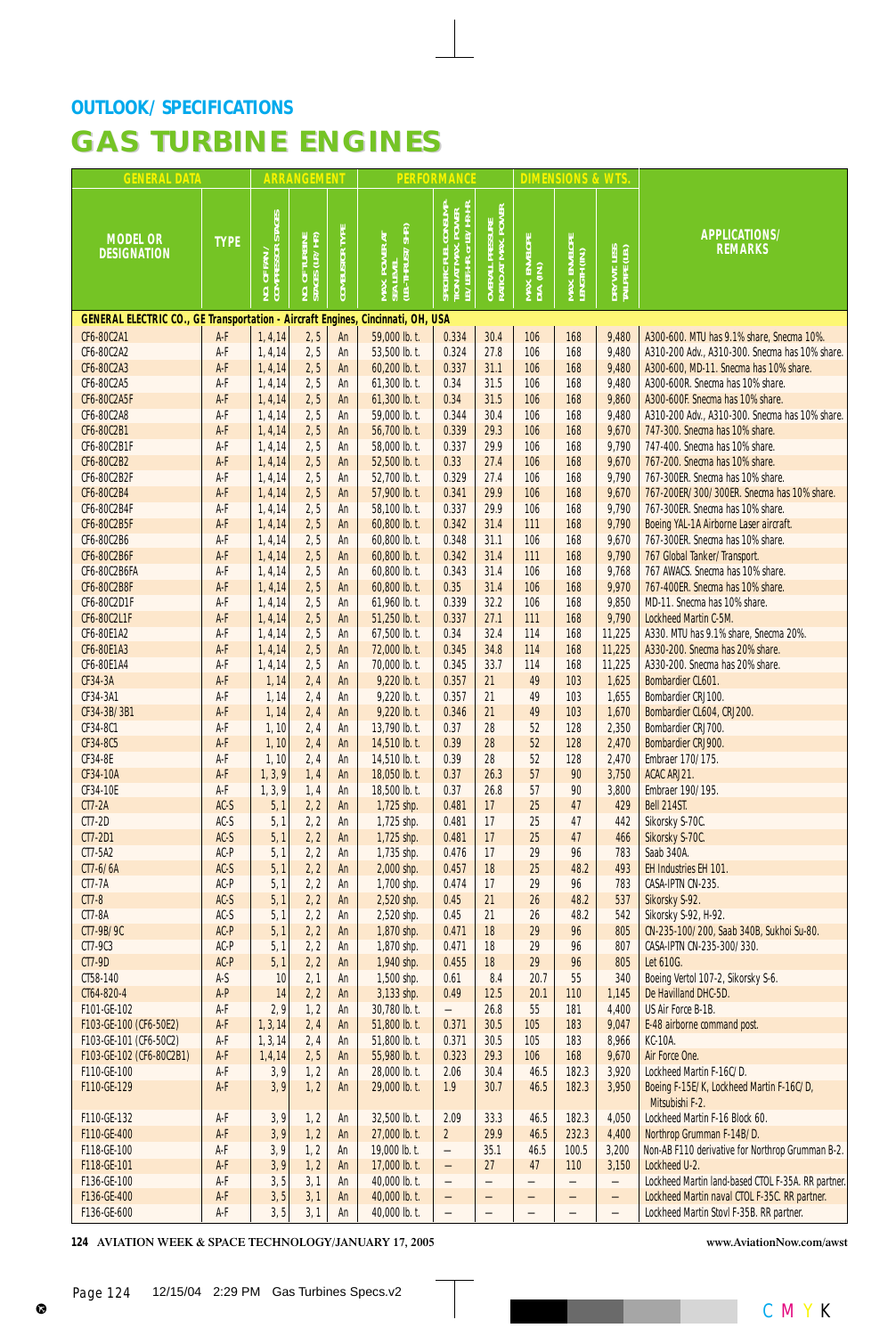| <b>GENERAL DATA</b>                                                             |                  |                                   | <b>ARRANGEMENT</b>                              |                       |                                                 | <b>PERFORMANCE</b>                                                                      |                                                         |                             | <b>DIMENSIONS &amp; WTS</b>   |                                |                                                                      |
|---------------------------------------------------------------------------------|------------------|-----------------------------------|-------------------------------------------------|-----------------------|-------------------------------------------------|-----------------------------------------------------------------------------------------|---------------------------------------------------------|-----------------------------|-------------------------------|--------------------------------|----------------------------------------------------------------------|
| <b>MODEL OR</b><br><b>DESIGNATION</b>                                           | <b>TYPE</b>      | NO. OF FAN /<br>COMPRESSOR STAGES | TURBINE<br>JAPA (LP)<br><b>NO. OF</b><br>STAGES | <b>COMBUSTOR TYPE</b> | MAX. POWER AT<br>SEA LEVEL<br>(LB.-THRUST/SHP.) | SPECIFIC FUEL CONSUMP-<br>TION AT MAX. POWER<br>LB./LBF.-HR. or LB./HP.-HR.<br>SPECIFIC | . Pressure<br>" Max. Power  <br>OVERALL I<br>RATIO AT I | MAX. ENVELOPE<br>DIA. (IN.) | MAX. ENVELOPE<br>LENGTH (IN.) | DRY WT. LESS<br>TAILPIPE (LB.) | APPLICATIONS/<br><b>REMARKS</b>                                      |
| GENERAL ELECTRIC CO., GE Transportation - Aircraft Engines, Cincinnati, OH, USA |                  |                                   |                                                 |                       |                                                 |                                                                                         |                                                         |                             |                               |                                |                                                                      |
| F404/F1D2                                                                       | A-F              | 3,7                               | 1, 1                                            | An                    | 10,540 lb. t.                                   | 0.79                                                                                    | 24                                                      | 35                          | 83                            | 1,730                          | Lockheed Martin F-117A.                                              |
| F404/RM12                                                                       | A-F              | 3,7                               | 1, 1                                            | An                    | 18,100 lb. t.                                   | 1.78                                                                                    | 27                                                      | 35                          | 154                           | 2,325                          | Saab/BAe JAS 39.                                                     |
| F404-GE-100D                                                                    | $A-F$            | 3,7                               | 1, 1                                            | An                    | 11,000 lb. t.                                   | 0.8                                                                                     | 24                                                      | 35                          | 89                            | 1,820                          | Singapore A-4SU.                                                     |
| F404-GE-102                                                                     | A-F              | 3,7                               | 1, 1                                            | An                    | 17,700 lb. t.                                   | 1.74                                                                                    | 26<br>26                                                | 35                          | 154                           | 2,282                          | KAI/Lockheed Martin T-50.                                            |
| F404-GE-400<br>F404-GE-402                                                      | A-F<br>A-F       | 3, 7<br>3,7                       | 1, 1<br>1, 1                                    | An<br>An              | 16,000 lb. t.<br>17,700 lb. t.                  | 1.85<br>1.74                                                                            | 26                                                      | 35<br>35                    | 154<br>154                    | 2,195<br>2,282                 | Boeing F/A-18A/B/C/D.<br>Boeing F/A-18C/D.                           |
| F404-GE-F2J3                                                                    | A-F              | 3,7                               | 1, 1                                            | An                    | 18,300 lb. t.                                   | 1.8                                                                                     | 27                                                      | 35                          | 154                           | 2,335                          | Indian Light Combat Aircraft fighter.                                |
| F404-GE-IN20                                                                    | A-F              | 3,7                               | 1, 1                                            | An                    | 18,800 lb. t.                                   | 1.8                                                                                     | 28                                                      | 35                          | 154                           | 2,355                          | Indian Light Combat Aircraft fighter.                                |
| F414-GE-400                                                                     | A-F              | 3,7                               | 1, 1                                            | An                    | 22,000 lb. t.                                   | $\qquad \qquad -$                                                                       | 30                                                      | 35                          | 154                           | $\overline{\phantom{0}}$       | Boeing F/A-18E/F.                                                    |
| GE90-76B                                                                        | A-F              | 1, 3, 10                          | 6, 2                                            | An                    | 76,000 lb. t.                                   | $\overline{\phantom{0}}$                                                                | 40                                                      | 134                         | 287                           | 17,250                         | 777-200. Snecma, Avio and IHI are                                    |
|                                                                                 |                  |                                   |                                                 |                       |                                                 |                                                                                         |                                                         |                             |                               |                                | revenue-sharing participants.                                        |
| GE90-85B                                                                        | A-F              | 1, 3, 10                          | 6, 2                                            | An                    | 84,700 lb. t.                                   | —                                                                                       | 40                                                      | 134                         | 287                           | 17,250                         | 777-200/200ER. Snecma, Avio and IHI are                              |
|                                                                                 |                  |                                   |                                                 |                       |                                                 |                                                                                         |                                                         |                             |                               |                                | revenue-sharing participants.                                        |
| GE90-90B                                                                        | A-F              | 1, 3, 10                          | 6, 2                                            | An                    | 90,000 lb. t.                                   | $\overline{\phantom{0}}$                                                                | 40                                                      | 134                         | 287                           | 17,250                         | 777-200/200ER. Snecma, Avio and IHI are                              |
|                                                                                 |                  |                                   |                                                 |                       |                                                 |                                                                                         |                                                         |                             |                               |                                | revenue-sharing participants.                                        |
| GE90-94B                                                                        | A-F              | 1, 3, 10                          | 6, 2                                            | An                    | 93,700 lb. t.                                   |                                                                                         | 40                                                      | 134                         | 287                           | 17,250                         | 777-200ER. Snecma, Avio and IHI are                                  |
|                                                                                 |                  |                                   |                                                 |                       |                                                 |                                                                                         |                                                         |                             |                               |                                | revenue-sharing participants.                                        |
| GE90-110B                                                                       | A-F              | 1, 4, 9                           | 6, 2                                            | An                    | 110,000 lb. t.                                  |                                                                                         | 42                                                      | 135                         | 287                           | 19,315                         | 777-200LR. Snecma, Avio and IHI are                                  |
| GE90-115B                                                                       | A-F              | 1, 4, 9                           | 6, 2                                            | An                    | 115,300 lb. t.                                  |                                                                                         | 42                                                      | 135                         | 287                           | 19,315                         | revenue-sharing participants.<br>777-300ER. Snecma, Avio and IHI are |
|                                                                                 |                  |                                   |                                                 |                       |                                                 | —                                                                                       |                                                         |                             |                               |                                | revenue-sharing participants.                                        |
| J79-GE-8                                                                        | A-J              | 17                                | 3                                               | Cn                    | 17,000 lb. t.                                   | 1.93                                                                                    | 12.9                                                    | 38.3                        | 208.5                         | 3,695                          | F-4B/N, RF-4B.                                                       |
| J79-GE-10/17                                                                    | $A-J$            | 17                                | $\overline{\mathbf{3}}$                         | cn                    | 17,820 lb. t.                                   | 1.93                                                                                    | 13.4                                                    | 39.1                        | 208.7                         | 3,855                          | F-4J/G/S/E.                                                          |
| J79-GE-15                                                                       | A-J              | 17                                | 3                                               | Cn                    | 17,000 lb. t.                                   | 1.94                                                                                    | 12.9                                                    | 38.3                        | 208.4                         | 3,699                          | F-4C/D, RF-4C.                                                       |
| J85-GE-4                                                                        | $A-J$            | $\bf 8$                           | $\overline{\mathbf{c}}$                         | An                    | 2,950 lb. t.                                    | 1.01                                                                                    | 6.9                                                     | 17.7                        | 40.5                          | 404                            | Rockwell T-2C.                                                       |
| J85-GE-5J                                                                       | A-J              | 8                                 | $\overline{2}$                                  | An                    | 3,850 lb. t.                                    | 2.2                                                                                     | 6.7                                                     | 21                          | 104.6                         | 584                            | Afterburner. Northrop Grumman T-38A.                                 |
| J85-GE-13                                                                       | $A-J$            | 8                                 | $\overline{2}$                                  | An                    | 4,087 lb. t.                                    | 2.2                                                                                     | 6.8                                                     | 21                          | 104.6                         | 597                            | Afterburner. Northrop Grumman F-5A/B.                                |
| J85-GE-17A/B                                                                    | A-J              | 8                                 | $\overline{2}$                                  | An                    | 2,850 lb. t.                                    | 0.99                                                                                    | 6.9                                                     | 17.7                        | 40.5                          | 400                            | Cessna A-37A/B, CL41G, Saab 105XT.                                   |
| J85-GE-21                                                                       | $A-J$            | $\pmb{8}$                         | $\overline{c}$                                  | An                    | 5,000 lb. t.                                    | 2.13                                                                                    | 8.3                                                     | 26.1                        | 117                           | 684                            | Afterburner. Northrop Grumman F-5E.                                  |
| T58-GE-8F                                                                       | $A-S$            | 10                                | 2, 1                                            | An                    | 1,350 shp.                                      | 0.6                                                                                     | 8.2                                                     | 20.2                        | 55                            | 305                            | Sikorsky S-61A-1.                                                    |
| T58-GE-16                                                                       | $A-S$            | 10                                | 2, 2                                            | An                    | 1,870 shp.                                      | 0.53                                                                                    | 8.4                                                     | 24.2                        | 64                            | 443                            | Boeing CH-46E.                                                       |
| T58-GE-100                                                                      | A-S              | 10                                | 2, 1                                            | An                    | 1,500 shp.                                      | 0.61                                                                                    | 8.4                                                     | 20.9                        | 55                            | 335                            | Sikorsky CH-124 Sea King, S-61A-4, HH-3E, SH-3D.                     |
| T58-GE-400B                                                                     | $A-S$            | 10                                | 2, 1                                            | An                    | 1,500 shp.                                      | 0.61                                                                                    | 8.4                                                     | 20.9<br>20.2                | 55                            | 345<br>345                     | Sikorsky VH-3D.                                                      |
| T58-GE-402                                                                      | A-S              | 10                                | 2, 1                                            | An                    | 1,500 shp.                                      | 0.61                                                                                    | 8.4                                                     |                             | 55                            |                                | Boeing CH-46D, HH-46D, UH-46D, Sikorsky SH-3H,<br><b>UH-3H.</b>      |
| T64/P4D                                                                         | $A-P$            | 14                                | 2, 2                                            | An                    | 3,400 shp.                                      | 0.49                                                                                    | $13.2$                                                  | 20.1                        | 110                           | 1,188                          | Alenia G.222, C-27A.                                                 |
| T64-GE-7A                                                                       | $A-S$            | 14                                | 2, 2                                            | An                    | 3,936 shp.                                      | 0.47                                                                                    | 14.1                                                    | 20.1                        | 79                            | 720                            | Sikorsky CH/HH-53C.                                                  |
| T64-GE-100                                                                      | $A-S$            | 14                                | 2, 2                                            | An                    | 4,330 shp.                                      | 0.48                                                                                    | 14.9                                                    | 20.1                        | 79                            | 720                            | Sikorsky MH-53J/M/TH-53A, S-65A/H-53.                                |
| T64-GE-413A                                                                     | $A-S$            | 14                                | 2, 2                                            | An                    | 3,925 shp.                                      | 0.47                                                                                    | 14.1                                                    | 20.1                        | 79                            | 710                            | Sikorsky CH-53D.                                                     |
| T64-GE-415/416/416A                                                             | $A-S$            | 14                                | 2, 2                                            | An                    | 4,380 shp.                                      | 0.48                                                                                    | 14.8                                                    | 20.1                        | 79                            | 720                            | Sikorsky CH-53E, RH-53D/E.                                           |
| T64-GE-419                                                                      | $A-S$            | 14                                | 2, 2                                            | An                    | 4,750 shp.                                      | 0.47                                                                                    | 14.9                                                    | 20.1                        | 79                            | 755                            | Sikorsky MH-53E.                                                     |
| T700-GE-401                                                                     | $AC-S$           | 5, 1                              | 2, 2                                            | An                    | 1,690 shp.                                      | 0.464                                                                                   | 17                                                      | 25                          | 47                            | 443                            | Bell AH-1W, SH-2G, Sikorsky HH-60D, SH-60B.                          |
| T700-GE-401C                                                                    | $AC-S$           | 5, 1                              | 2, 2                                            | An                    | 1,800 shp.                                      | 0.46                                                                                    | 18                                                      | 25                          | 47                            | 458                            | Sikorsky HH-60H/J, MH-60R, SH-60B/F.                                 |
| T700-GE-700                                                                     | $AC-S$           | 5, 1                              | 2, 2                                            | An                    | $1,622$ shp.                                    | 0.465                                                                                   | 17                                                      | 25                          | 47                            | 437                            | Sikorsky EH-60A, MH-60G, UH-60A.                                     |
| T700-GE-701                                                                     | $AC-S$           | 5, 1                              | 2, 2                                            | An                    | 1,698 shp.                                      | 0.464                                                                                   | 17                                                      | 25                          | 47                            | 438                            | Boeing AH-64.                                                        |
| T700-GE-701A<br>T700-GE-701C                                                    | $AC-S$<br>$AC-S$ | 5, 1                              | 2, 2                                            | An                    | 1,723 shp.                                      | 0.465<br>0.462                                                                          | 17<br>18                                                | 25<br>25                    | 47<br>47                      | 438<br>456                     | Sikorsky S-70C.<br>AH-64, MH-60G, MH-60K, UH-1Y, UH-60L.             |
| T700-GE-701D                                                                    | $AC-S$           | 5, 1<br>5, 1                      | 2, 2<br>2, 2                                    | An<br>An              | 1,890 shp.<br>2,000 shp.                        | 0.462                                                                                   | 18                                                      | 25                          | 47                            | 456                            | Boeing AH-64, Sikorsky UH-60M.                                       |
| T700/T6A                                                                        | $AC-S$           | 5, 1                              | 2, 2                                            | An                    | 2,000 shp.                                      | 0.45                                                                                    | 18                                                      | 25                          | 48.2                          | 485                            | Italian navy EH 101.                                                 |
| T700/T6A1                                                                       | $AC-S$           | 5, 1                              | 2, 2                                            | An                    | 2,145 shp.                                      | 0.445                                                                                   | 19                                                      | 25                          | 48.2                          | 493                            | Canadian EH 101.                                                     |
| T700/T6E                                                                        | $AC-S$           | 5, 1                              | 2, 2                                            | An                    | 2,380 shp.                                      | 0.433                                                                                   | 19                                                      | 26                          | 48                            | 531                            | NH Industries NH90.                                                  |
| T700/T6E1                                                                       | $AC-S$           | 5, 1                              | 2, 2                                            | An                    | 2,269 shp.                                      | 0.439                                                                                   | 19                                                      | 25                          | 48                            | 537                            | NH Industries NH90.                                                  |
| TF34-GE-100A                                                                    | A-F              | 1,14                              | 2, 4                                            | An                    | 9,065 lb. t.                                    | 0.371                                                                                   | 21                                                      | 49                          | 100                           | 1,440                          | Fairchild Republic A-10.                                             |
| TF34-GE-400B                                                                    | $A-F$            | 1, 14                             | 2, 4                                            | An                    | 9,275 lb. t.                                    | 0.363                                                                                   | 21                                                      | 52                          | 100                           | 1,478                          | Lockheed S-3A.                                                       |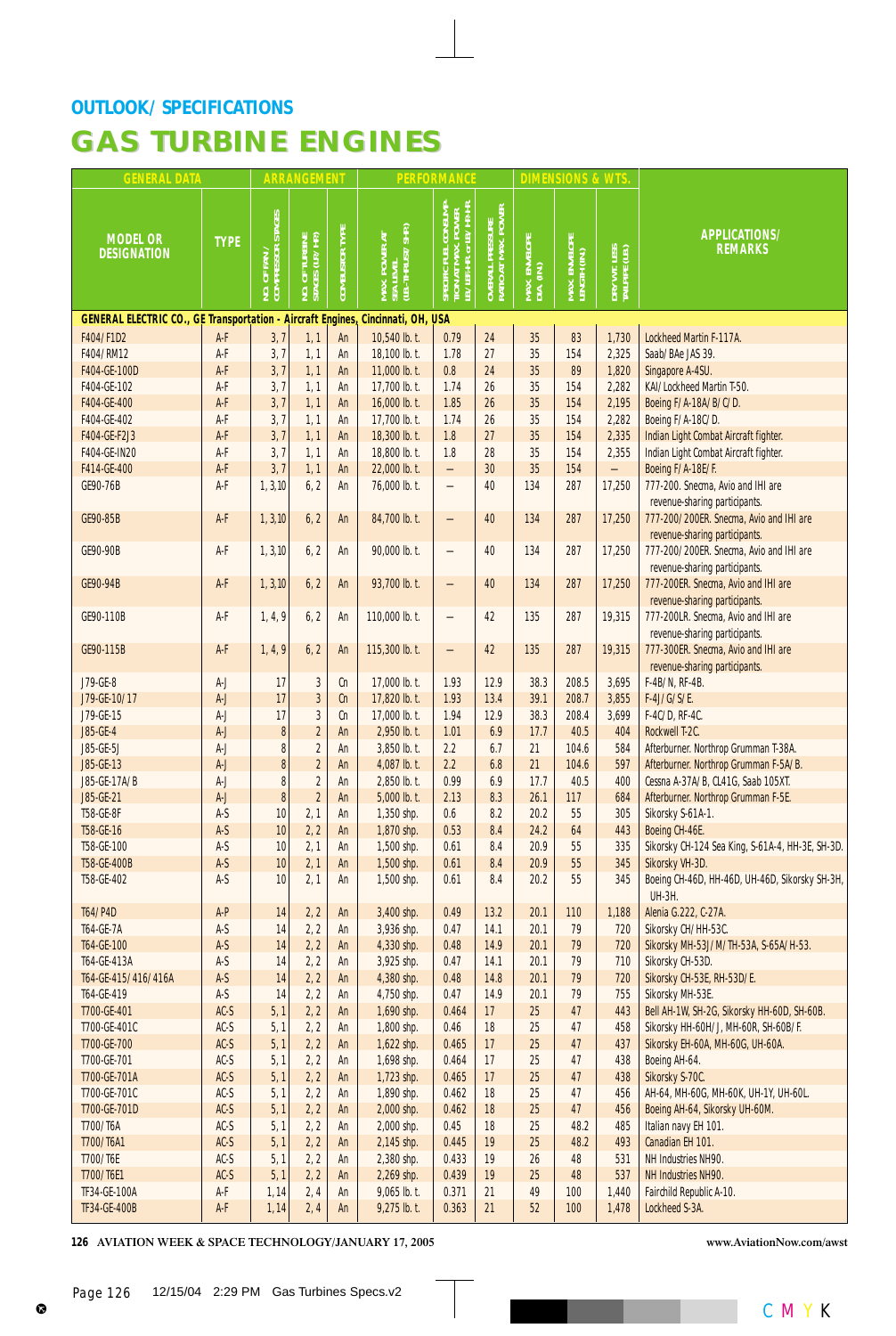| <b>GENERAL DATA</b>                                             |                  |                                   | <b>ARRANGEMENT</b>           |                          |                                                 | <b>PERFORMANCE</b>                                                                     |                                                         |                             | <b>DIMENSIONS &amp; WTS</b>   |                                |                                                                                          |
|-----------------------------------------------------------------|------------------|-----------------------------------|------------------------------|--------------------------|-------------------------------------------------|----------------------------------------------------------------------------------------|---------------------------------------------------------|-----------------------------|-------------------------------|--------------------------------|------------------------------------------------------------------------------------------|
| <b>MODEL OR</b><br><b>DESIGNATION</b>                           | TYPE*            | No. of Fan /<br>Compressor Stages | TURBINE<br>JUP/HP)<br>NO. OF | COMBUSTOR TYPE**         | MAX. POWER AT<br>SEA LEVEL<br>(LB.-THRUST/SHP.) | <b>CONSUMP</b><br>tion at Max. Power<br><u>B./1</u> BF.-HR. or IB./HP.-HR!<br>SPECIFIC | . PRESSURE<br>[ MAX. POWER ]<br>OVERALL I<br>RATIO AT I | MAX. ENVELOPE<br>DIA. (IN.) | MAX. ENVELOPE<br>LENGTH (IN.) | DRY WT. LESS<br>TAILPIPE (LB.) | APPLICATIONS/<br><b>REMARKS</b>                                                          |
| GE-P&W ENGINE ALLIANCE (General Electric, Pratt & Whitney), USA |                  |                                   |                              |                          |                                                 |                                                                                        |                                                         |                             |                               |                                |                                                                                          |
| <b>GP7270</b>                                                   | A-F              | 1, 5, 9                           | 6, 2                         | An                       | 70,000 lb. t.                                   |                                                                                        | 36.1                                                    | 124                         | 186                           | 13,416                         | A380-800. MTU has 22.5% share, Snecma 10%.                                               |
| GP7277                                                          | A-F              | 1, 5, 9                           | 6, 2                         | An                       | 76,500 lb. t.                                   |                                                                                        | 38.6                                                    | 124                         | 186                           | 13,416                         | A380-800F. MTU has 22.5% share, Snecma 10%.                                              |
| GRTS (Turbomeca, Snecma, KHD, MTU), Paris, France               |                  |                                   |                              |                          |                                                 |                                                                                        |                                                         |                             |                               |                                |                                                                                          |
| Larzac 04-C6                                                    | A-F              | 2,4                               | 1, 1                         | An                       | 2,980 lb. t.                                    | 0.71                                                                                   | 10.7                                                    | 23.7                        | 46.4                          | 640                            | Dassault-Breguet/Dornier Alpha Jet.                                                      |
| Larzac 04-C20                                                   | A-F<br>A-F       | 2, 4                              | 1, 1                         | An                       | 3,170 lb. t.<br>3,200 lb. t.                    | 0.74<br>0.76                                                                           | 11.1                                                    | 23.7<br>23.7                | 46.4<br>46.4                  | 666                            | Dassault-Breguet/Dornier Alpha Jet, MiG-AT.<br>Hindustan Aeronautics HJT36.              |
| Larzac 04-H20<br>Larzac 04-R20                                  | A-F              | 2,4<br>2, 4                       | 1, 1<br>1, 1                 | An<br>An                 | 3,200 lb. t.                                    | 0.76                                                                                   | 11.1<br>11.1                                            | 23.7                        | 46.4                          | $\overline{\phantom{0}}$       | MiG-AT.                                                                                  |
| HONEYWELL, Phoenix, AZ, USA                                     |                  |                                   |                              |                          |                                                 |                                                                                        |                                                         |                             |                               |                                |                                                                                          |
| AL5512                                                          | $AC-S$           | 7,1                               | 2, 2                         | An                       | 4,075 shp.                                      | 0.52                                                                                   | 8.2                                                     | 24                          | 47                            | 770                            | Civil T55-L-712. Boeing Helo Model 234.                                                  |
| ALF502L/L-2                                                     | AC-F             | 3, 7, 1                           | 2, 2                         | An                       | 7,500 lb. t.                                    | 0.428                                                                                  | 13.7                                                    | 50                          | 65.6                          | 1,311                          | Canadair Challenger 600.                                                                 |
| <b>ALF502L-2A</b>                                               | AC-F             | 3, 7, 1                           | 2, 2                         | An                       | 7,500 lb. t.                                    | 0.414                                                                                  | 13.8                                                    | 50                          | 65.6                          | 1,311                          | Canadair Challenger 600.                                                                 |
| ALF502L-2C                                                      | AC-F             | 3, 7, 1                           | 2, 2                         | An                       | 7,500 lb. t.                                    | 0.414                                                                                  | 13.8                                                    | 50                          | 65.6                          | 1,311                          | Canadair Challenger 600.                                                                 |
| ALF502L-3                                                       | AC-F             | 3, 7, 1                           | 2, 2                         | An                       | 7,500 lb. t.                                    | 0.414                                                                                  | 13.8                                                    | 50                          | 65.6                          | 1,311                          | Canadair Challenger 600.                                                                 |
| ALF502R-3                                                       | $AC-F$           | 2, 7, 1                           | 2, 2                         | An                       | 6,700 lb. t.                                    | 0.411                                                                                  | 11.6                                                    | 50                          | 63.8                          | 1,336                          | BAe 146.                                                                                 |
| ALF502R-5                                                       | AC-F             | 2, 7, 1                           | 2, 2                         | An                       | 6,970 lb. t.                                    | 0.408                                                                                  | 12.2                                                    | 50                          | 63.8                          | 1,336                          | <b>BAe 146.</b>                                                                          |
| ALF502R-6<br>AS907                                              | AC-F             | 3, 7, 1                           | 2, 2                         | An                       | 7,500 lb. t.                                    | 0.415                                                                                  | 13.8<br>21                                              | 50                          | 65.6<br>92.4                  | 1,375                          | BAe 146.                                                                                 |
| AS977                                                           | $AC-F$<br>AC-F   | 1, 4, 1<br>1, 4, 1                | 2, 3<br>2, 3                 | An<br>An                 | $6,500$ lb. t.<br>7,092 lb. t.                  | 0.42<br>0.416                                                                          | 23                                                      | 46.3<br>49.9                | 92.4                          | 1,364<br>1,364                 | Bombardier Challenger 300.                                                               |
| <b>ATF 3-3</b>                                                  | AC-F             | 1, 5, 1                           | 1, 3, 2                      | An                       | 5,440 lb. t.                                    | 0.506                                                                                  | 22.8                                                    | 33.9                        | 103.2                         | 1,118                          | <b>HU-25A.</b>                                                                           |
| <b>ATF 3-6A</b>                                                 | AC-F             | 1, 5, 1                           | 1, 3, 2                      | An                       | 5,440 lb. t.                                    | 0.503                                                                                  | 21.3                                                    | 33.9                        | 102.3                         | 1,125                          | Falcon 200, French Guardian.                                                             |
| F109-GA-100                                                     | AC-F             | 1, 2                              | 2, 2                         | An                       | $1,330$ lb. t.                                  | 0.396                                                                                  | 20.7                                                    | 30.7                        | 44.5                          | 439                            | Squalus.                                                                                 |
| F124-GA-100                                                     | AC-F             | 3, 5                              | 1, 1                         | $\overline{\phantom{0}}$ | 6,300 lb. t.                                    | 0.81                                                                                   | 19.4                                                    | 36                          | 66.8                          | 1,100                          | Selected for Aero Vodochody L-159.                                                       |
| LF507-1F                                                        | AC-F             | 3, 7, 1                           | 2, 2                         | An                       | $7,000$ lb. t.                                  | 0.397                                                                                  | 13.8                                                    | 50                          | 65.6                          | 1,385                          | Fadec-equipped Avro RJ series.                                                           |
| LF507-1H                                                        | $AC-F$           | 3, 7, 1                           | 2, 2                         | An                       | 7,000 lb. t.                                    | 0.406                                                                                  | 13.8                                                    | 50                          | 65.6                          | 1,375                          | Avro RJ transport w/hydromechanical fuel control.                                        |
| LTC4B-8D                                                        | $AC-S$           | 7,1                               | 2, 1                         | An                       | 2,250 shp.                                      | 0.63                                                                                   | 6                                                       | 24                          | 44                            | 605                            | Military version of T5508D.                                                              |
| LTS101-600A-3/-3A<br>LTS101-650B-1                              | $AC-S$<br>$AC-S$ | 1, 1<br>1, 1                      | 1, 1<br>1, 1                 | An<br>An                 | 615/650 shp.<br>650 shp.                        | 0.58<br>0.57                                                                           | 8.4<br>8.4                                              | 22.4<br>25.4                | 31<br>31                      | 253<br>266                     | Eurocopter AS350D/AS350.<br>Eurocopter/KHI BK-117A helicopter.                           |
| LTS101-650C-3/3A                                                | $AC-S$           | 1, 1                              | 1, 1                         | An                       | 675 shp.                                        | 0.57                                                                                   | 8.4                                                     | 22.6                        | 31                            | 241                            | <b>Bell 222.</b>                                                                         |
| LTP101-700A-1A                                                  | AC-P             | 1, 1                              | 1, 1                         | An                       | 700 eshp.                                       | 0.55                                                                                   | 8.6                                                     | 21                          | 36                            | 335                            | Piaggio P166, Riley/Cessna 421.                                                          |
| LTS101-750B-1                                                   | $AC-S$           | 1, 1                              | 1, 1                         | An                       | 727 shp.                                        | 0.57                                                                                   | 8.4                                                     | 25.4                        | 31                            | 271                            | Eurocopter/KHI BK-117-B.                                                                 |
| LTS101-750B-2                                                   | $AC-S$           | 1, 1                              | 1, 1                         | An                       | 742 shp.                                        | 0.57                                                                                   | 8.8                                                     | 24.7                        | 32.4                          | 268                            | Eurocopter HH-65A SRR.                                                                   |
| LTS101-750C-1                                                   | $AC-S$           | 1, 1                              | 1, 1                         | An                       | 735 shp.                                        | 0.57                                                                                   | 8.8                                                     | 22.6                        | 31                            | 244                            | <b>Bell 222B.</b>                                                                        |
| T53-13B                                                         | $AC-S$           | 5, 1                              | 2, 2                         | An                       | 1,400 shp.                                      | 0.58                                                                                   | $\overline{7}$                                          | 23                          | 47.6                          | 544                            | Bell 205 series.                                                                         |
| T53-A-17A<br>T53-L-13B                                          | $AC-S$           | 5, 1                              | 2, 2<br>2, 2                 | An                       | 1,500 shp.                                      | 0.59<br>0.58                                                                           | $\overline{7}$<br>$\overline{1}$                        | 23<br>23                    | 47.6                          | 545<br>545                     | Kaman K-Max.                                                                             |
| T53-L-701A                                                      | $AC-S$<br>AC-P   | 5, 1<br>5, 1                      | 2, 2                         | An<br>An                 | 1,400 shp.<br>1,400 shp.                        | 0.59                                                                                   | 7                                                       | 23                          | 47.6<br>59.4                  | 693                            | Bell UH-1H.<br>Northrop Grumman OV-1, TCH-1A.                                            |
| T53-L-703                                                       | $AC-S$           | 5, 1                              | 2, 2                         | An                       | 1,800 shp.                                      | 0.568                                                                                  | 8                                                       | 23                          | 47.6                          | 545                            | AH-1S, Bell AH-1Q.                                                                       |
| T55-GA-714A                                                     | $AC-S$           | 7,1                               | 2, 2                         | An                       | 4,777 shp.                                      | 0.51                                                                                   | 9.3                                                     | 28.7                        | 48.5                          | 879                            | CH-47D/F.                                                                                |
| T55-L-712                                                       | $AC-S$           | 7,1                               | 2, 2                         | An                       | 3,750 shp.                                      | 0.52                                                                                   | 8.2                                                     | 28.7                        | 48.5                          | 760                            | CH-47D.                                                                                  |
| T55-L-714                                                       | $AC-S$           | 7,1                               | 2, 2                         | An                       | 4,867 shp.                                      | 0.50                                                                                   | 9.3                                                     | 28.7                        | 48.5                          | 832                            | MH-47.                                                                                   |
| T55-L-714A                                                      | $AC-S$           | 7,1                               | 2, 2                         | An                       | 4,868 shp.                                      | 0.5                                                                                    | 9.3                                                     | 28.7                        | 48.5                          | 832                            | CH-47F.                                                                                  |
| T76-G-10/-12/-400 Series                                        | $\text{C-P}$     | 2                                 | 3                            | An                       | 1,040 shp.                                      | 0.6                                                                                    | 8.5                                                     | 26                          | 43                            | 320/360                        | Northrop Grumman OV-10.                                                                  |
| TFE731-2<br>TFE731-3                                            | $AC-F$<br>$AC-F$ | 1, 4, 1<br>1, 4, 1                | 1, 3<br>1, 3                 | An<br>An                 | $3,500$ lb. t.<br>3,700 lb. t.                  | 0.504<br>0.511                                                                         | 13<br>14.6                                              | 39.4<br>39.4                | 49.7<br>49.7                  | 734<br>742                     | CASA C-101EB, Falcon 100, Lear 35/36, others.<br>BAe 125-700, IAI 1124, Jetstar, others. |
| <b>TFE731-3A</b>                                                | $AC-F$           | 1, 4, 1                           | 1, 3                         | An                       | 3,700 lb. t.                                    | 0.515                                                                                  | 14.6                                                    | 39.4                        | 49.7                          | 766                            | Astra, Lear 55.                                                                          |
| TFE731-3B                                                       | AC-F             | 1, 4, 1                           | 1, 3                         | An                       | $3,650$ lb. t.                                  | 0.507                                                                                  | 14.4                                                    | 39.4                        | 49.7                          | 750                            | Citation III/VI.                                                                         |
| TFE731-4                                                        | $AC-F$           | 1, 4, 1                           | 1, 3                         | An                       | 4,080 lb. t.                                    | 0.517                                                                                  | 14.8                                                    | 39.4                        | 51                            | 822                            | <b>Citation VII.</b>                                                                     |
| TFE731-5                                                        | AC-F             | 1, 4, 1                           | 1, 3                         | An                       | 4,304 lb. t.                                    | 0.484                                                                                  | 14.6                                                    | 40.5                        | 54.7                          | 852                            | BAe 125-800, CASA C-101CC.                                                               |
| <b>TFE731-5AR</b>                                               | $AC-F$           | 1, 4, 1                           | 1, 3                         | An                       | 4,500 lb. t.                                    | 0.469                                                                                  | 14.6                                                    | 40.5                        | 80.8                          | 884                            | Falcon 20 retrofit, Falcon 900.                                                          |
| <b>TFE731-5BR</b>                                               | $AC-F$           | 1, 4, 1                           | 1, 3                         | An                       | 4,750 lb. t.                                    | 0.470                                                                                  | 15.1                                                    | 40.5                        | 80.8                          | 899                            | Falcon 20 retrofit, Falcon 900B, Hawker 800XP.                                           |
| TFE731-20                                                       | AC-F             | 1, 4, 1                           | 1, 3                         | An                       | $3,650$ lb. t.                                  | 0.441<br>0.457                                                                         | 21<br>22                                                | 39.4<br>39.4                | 51<br>51                      | 885<br>885                     | Learjet 45.<br>Falcon 50EX, IAI Astra SPX.                                               |
| TFE731-40<br>TFE731-60                                          | $AC-F$<br>$AC-F$ | 1, 4, 1<br>1, 4, 1                | 1, 3<br>1, 3                 | An<br>An                 | 4,250 lb. t.<br>5,000 lb. t.                    | 0.405                                                                                  | 22                                                      | 42.4                        | 72                            | 988                            | Falcon 900EX.                                                                            |
| TFE1042 (F125-GA-100)                                           | AC-F             | 3, 5                              | 1, 1                         | An                       | 9,400 lb. t.                                    | 1.97                                                                                   | 19.7                                                    | 36                          | 140.2                         | 1,360                          | Taiwanese Indigenous Defense Fighter.                                                    |
| TPE331-1                                                        | $C-P$            | $\overline{\mathbf{c}}$           | 3                            | An                       | 665 shp.                                        | 0.571                                                                                  | 8.3                                                     | 26                          | 43                            | 335                            | Comm. 680, Fairchild Porter, Merlin 2B, MU-2.                                            |
| TPE331-2                                                        | $C-P$            | $\overline{\mathbf{c}}$           | 3                            | An                       | 715 shp.                                        | 0.556                                                                                  | 8.3                                                     | 26                          | 43                            | 335                            | CASA C-212, Shorts Skyvan.                                                               |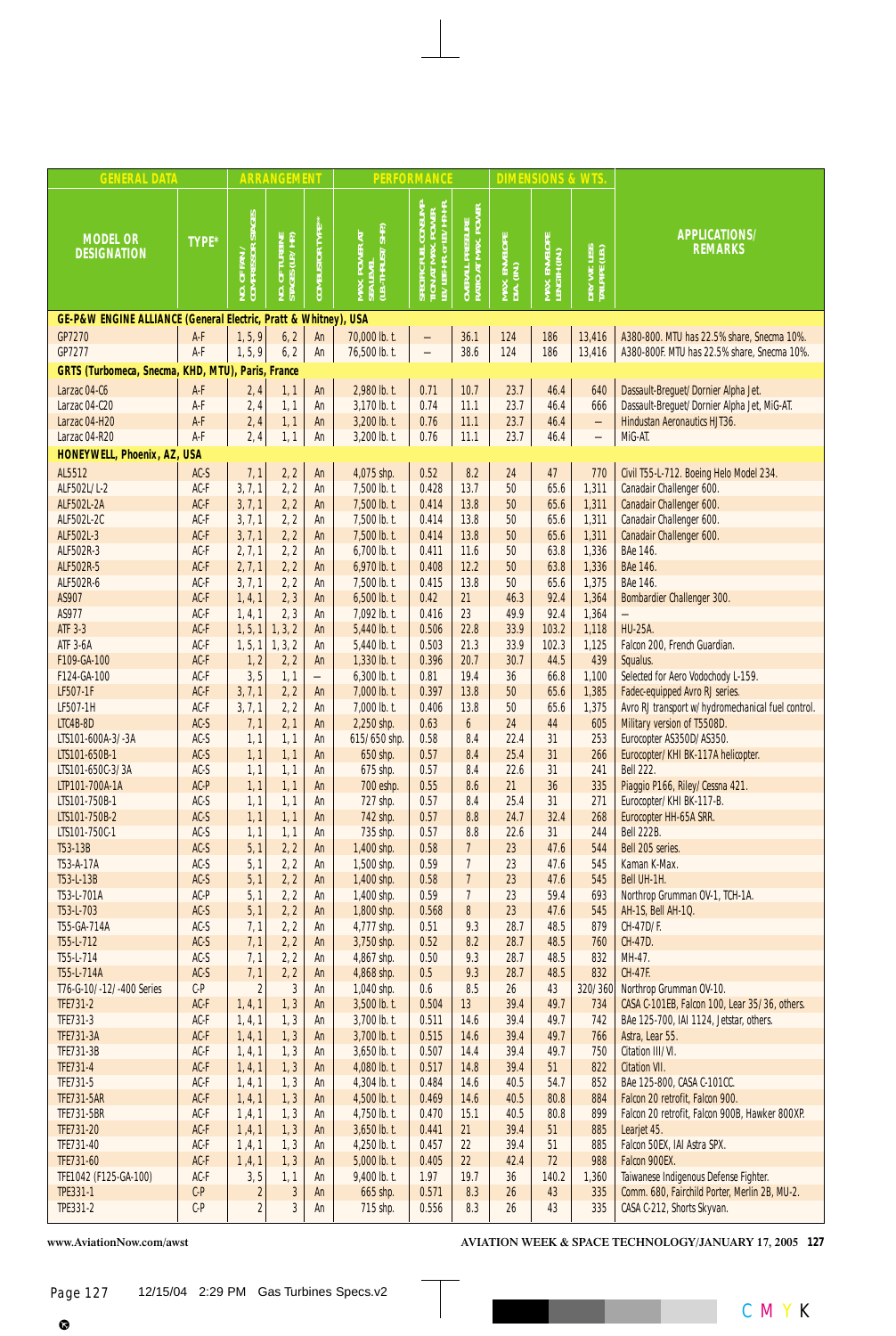| <b>GENERAL DATA</b>                                                                                       |                 |                                           | ARRANGEMENT                    |                       |                                                              | <b>PERFORMANCE</b>                                                                             |                                         |                             | <b>DIMENSIONS &amp; WTS</b>   |                                |                                                                 |
|-----------------------------------------------------------------------------------------------------------|-----------------|-------------------------------------------|--------------------------------|-----------------------|--------------------------------------------------------------|------------------------------------------------------------------------------------------------|-----------------------------------------|-----------------------------|-------------------------------|--------------------------------|-----------------------------------------------------------------|
| <b>MODEL OR</b><br><b>DESIGNATION</b>                                                                     | <b>TYPE</b>     | NO. OF FAN /<br>COMPRESSOR STAGES         | TURBINE<br>(LP, /HP)<br>NO. OF | <b>COMBUSTOR TYPE</b> | SEA LEVEL<br>(LB.-THRUST/SHP.)<br>POWER AT                   | <b>CONSUMP</b><br><b>IR. or LB./HP-HR</b><br><u>e</u><br>띌<br>SPECIFIC<br>TION AT<br>LB./LBE-1 | OVERALL PRESSURE<br>RATIO AT MAX. POWER | MAX. ENVELOPE<br>DIA. (IN.) | MAX. ENVELOPE<br>LENGTH (IN.) | DRY WT. LESS<br>Tailpipe (LB.) | APPLICATIONS/<br><b>REMARKS</b>                                 |
| GRTS (Turbomeca, Snecma, KHD, MTU), Paris, France                                                         |                 |                                           |                                |                       |                                                              |                                                                                                |                                         |                             |                               |                                |                                                                 |
| TPE331-3/3U                                                                                               | $C-P$           | $\overline{2}$                            | $\sqrt{3}$                     | An                    | 840 shp.                                                     | 0.548                                                                                          | 10.3                                    | 26                          | 43                            | 355                            | Merlin 3/4, Metro 2.                                            |
| TPE331-5 Series                                                                                           | $C-P$           | $\overline{2}$                            | 3                              | An                    | 776 shp.                                                     | 0.577                                                                                          | 10.3                                    | 26                          | 43                            | 355                            | CASA C-212, Com. 690, Do. 228, MU-2.                            |
| TPE331-6 Series                                                                                           | $C-P$           | $\overline{2}$                            | $\overline{3}$                 | An                    | 715 shp.                                                     | 0.577                                                                                          | 10.3                                    | 26                          | 43                            | 355                            | Beech B100, Merlin 2B, MU-2, Skyvan.                            |
| TPE331-8/9<br>TPE331-10 Series                                                                            | $C-P$<br>$C-P$  | $\overline{\mathbf{c}}$<br>$\overline{c}$ | 3<br>$\sqrt{3}$                | An<br>An              | 715/865 shp.<br>940 shp.                                     | 0.568<br>0.55                                                                                  | 10.3<br>10.8                            | 26<br>26                    | 43<br>46                      | 370<br>385                     | Cessna Conquest.<br>CASA C-212, Jetstream 31, Merlin 300, MU-2. |
| TPE331-11                                                                                                 | $C-P$           | $\overline{2}$                            | $\sqrt{3}$                     | An                    | 1,000 shp.                                                   | 0.53                                                                                           | 10.8                                    | 26                          | 46                            | 400                            | FMA Pucara, Merlin 4C, Metro 3.                                 |
| TPE331-12B                                                                                                | $C-P$           | $\overline{c}$                            | $\overline{3}$                 | An                    | 1,100 shp.                                                   | 0.522                                                                                          | 10.8                                    | 26                          | 46                            | 420                            | Tucano.                                                         |
| TPE331-12JR/12UAR/12UHR                                                                                   | $C-P$           | $\overline{2}$                            | $\mathbf{3}$                   | An                    | 1,100 shp.                                                   | 0.522                                                                                          | 10.8                                    | 26                          | 46                            | 390                            | CASA C-212, Jetstream Super 31, Metro 23.                       |
| TPE331-14A/B/F/UA/UB                                                                                      | $C-P$           | $\overline{c}$                            | $\overline{3}$                 | An                    | 1,645 shp.                                                   | 0.515                                                                                          | 11                                      | 32                          | 53                            | 585                            | Piper Cheyenne 400LS.                                           |
| TPE331-14GR/HR                                                                                            | $C-P$           | $\overline{2}$                            | $\overline{3}$                 | An                    | 1,759 shp.                                                   | 0.51                                                                                           | 11.4                                    | 36                          | 53                            | 633                            | Antonov An-38, BAe Jetstream 41.                                |
| <b>TPE331-15AW</b>                                                                                        | $C-P$           | $\overline{c}$                            | $\overline{3}$                 | An                    | 1,645 shp.                                                   | 0.505                                                                                          | 11                                      | 32                          | 53                            | 622                            | Northrop Grumman S-2.                                           |
| TPF331-25/43/47/55/                                                                                       | $C-P$           | $\overline{2}$                            | 3                              | An                    | 575 shp.                                                     | 0.665                                                                                          | 8.2                                     | 26                          | 46                            | 335                            | Mitsubishi MU-2, Rockwell Turbo Commander                       |
| 61 Series                                                                                                 |                 |                                           |                                |                       |                                                              |                                                                                                |                                         |                             |                               |                                | 68/681, Turbo 18/Turboliner, Volpar.                            |
| INTERNATIONAL AERO ENGINES AG (Avio, Japanese Aero Engine Consortium, MTU, Pratt & Whitney, Rolls-Royce), |                 |                                           |                                |                       |                                                              |                                                                                                |                                         |                             |                               |                                | East Hartford, CT, USA                                          |
| V2500-A1                                                                                                  | A-F             | 1, 3, 10                                  | 2, 5                           | An                    | 25,000 lb. t.                                                | 0.35                                                                                           | 29.8                                    | 63                          | 126                           | 5,210                          | A320-200.                                                       |
| V2522-A5<br>V2524-A5                                                                                      | A-F<br>A-F      | 1, 4, 10<br>1, 4, 10                      | 2, 5<br>2, 5                   | An<br>An              | 23,000 lb. t.<br>24,500 lb. t.                               | 0.34<br>0.36                                                                                   | 26.9<br>26.9                            | 63.5<br>63.5                | 126<br>126                    | 5,210<br>5,210                 | A319.<br>A319.                                                  |
| V2525-D5                                                                                                  | A-F             | 1, 4, 10                                  | 2, 5                           | An                    | 25,000 lb. t.                                                | 0.35                                                                                           | 27.2                                    | 63.5                        | 126                           | 5,610                          | MD-90-30, MD-90-30ER.                                           |
| V2527-A5                                                                                                  | A-F             | 1, 4, 10                                  | 2, 5                           | An                    | 26,600 lb. t.                                                | 0.36                                                                                           | 27.2                                    | 63.5                        | 126                           | 5,210                          | A319CJ, A320-200.                                               |
| V2528-D5                                                                                                  | A-F             | 1, 4, 10                                  | 2, 5                           | An                    | 28,000 lb. t.                                                | 0.35                                                                                           | 30                                      | 63.5                        | 126                           | 5,610                          | MD-90-30, MD-90-30ER.                                           |
| V2530-A5                                                                                                  | A-F             | 1, 4, 10                                  | 2, 5                           | An                    | 30,400 lb. t.                                                | 0.36                                                                                           | 32.1                                    | 63.5                        | 126                           | 5,210                          | A321-100.                                                       |
| V2533-A5                                                                                                  | A-F             | 1, 4, 10                                  | 2, 5                           | An                    | 32,000 lb. t.                                                | 0.36                                                                                           | 33.4                                    | 63.5                        | 126                           | 5,210                          | A321-200.                                                       |
| ISHIKAWAJIMA-HARIMA HEAVY INDUSTRIES,                                                                     |                 |                                           | Tokyo, Japan                   |                       |                                                              |                                                                                                |                                         |                             |                               |                                |                                                                 |
| CT58-IHI-140-1                                                                                            | $A-S$           | 10                                        | 2, 1                           | An                    | 1,400 shp.                                                   | 0.61                                                                                           | 8.4                                     | 20.9                        | 59                            | 340                            | Kawasaki KV-107A.                                               |
| F3-IHI-30/-30B                                                                                            | A-F             | 2, 5                                      | 1, 2                           | An                    | 3,682 lb. t.                                                 | 0.7                                                                                            | 11                                      | 24.8                        | 79                            | 750                            | Kawasaki T-4.                                                   |
| F100-IHI-100                                                                                              | A-F             | 3, 10                                     | 2, 2                           | An                    | 23,830 lb. t.                                                | 2.21                                                                                           | 24.9                                    | 46.5                        | 198.3                         | 3,068                          | Japanese F-15J/DJ.                                              |
| F100-IHI-220E                                                                                             | A-F             | 3, 10                                     | 2, 2                           | An                    | 23,450 lb. t.                                                | 2.26                                                                                           | 25.3                                    | 46.5                        | 208.1                         | 3,179                          | Japanese F-15J/DJ.                                              |
| F110-IHI-129<br>J3-IHI-7B/J79-IHI-17                                                                      | A-F<br>A        | 3,9<br>17                                 | 1, 2<br>3                      | An<br>Сn              | 29,000 lb. t.<br>17.900 lb. t.                               | 1.9<br>1.97                                                                                    | 30.7<br>13.4                            | 46.5<br>39                  | 182.3<br>209                  | 3,940<br>3,846                 | Mitsubishi F-2.<br>Mitsubishi F-4.                              |
| T56-IHI-14                                                                                                | A-P             | 14                                        | $\overline{4}$                 | Cn                    | 4,910 eshp.                                                  | 0.535                                                                                          | 9.5                                     | 31.4                        | 145.9                         | 1,886                          | Japanese P-3C.                                                  |
| T64-IHI-10J                                                                                               | A-P             | 14                                        | 2, 2                           | An                    | 3,493 eshp.                                                  | 0.489                                                                                          | 12.5                                    | 21                          | 113                           | 1,240                          | US-1A, YS-11E.                                                  |
| T700-IHI-401C                                                                                             | AC-S            | 5, 1                                      | 2, 2                           | An                    | 1,800 shp.                                                   | 0.46                                                                                           | 18                                      | 25                          | 46                            | 458                            | SH-60J, UH-60J, UH-60JA.                                        |
| TF40-IHI-801A                                                                                             | A-F             | 2, 5                                      | 1, 1                           | An                    | 7,300 lb. t.                                                 | 0.74                                                                                           | 11                                      | 30                          | 114                           | 1,685                          | Mitsubishi F-1, T-2.                                            |
| <b>KAWASAKI HEAVY INDUSTRIES, Kobe, Japan</b>                                                             |                 |                                           |                                |                       |                                                              |                                                                                                |                                         |                             |                               |                                |                                                                 |
| T53-K-13B                                                                                                 | AC-S            | 5, 1                                      |                                |                       | 2, 2   An   1,400 shp.   0.58   7   23   47.6   540   UH-1H. |                                                                                                |                                         |                             |                               |                                |                                                                 |
| T53-K-703                                                                                                 | $AC-S$          | 5, 1                                      | 2, 2                           | An                    | 1,800 eshp.                                                  | 0.57                                                                                           | 8                                       | 23                          | 47.6                          | 545                            | AH-1S, UH-1J.                                                   |
| T55-K-712                                                                                                 | $AC-S$          | 7,1                                       | 2, 2                           | An                    | 3,750 shp.                                                   | 0.52                                                                                           | 8.2                                     | 28.7                        | 48.5                          | 760                            | CH-47J/JA.                                                      |
| LIGHT HELICOPTER TURBINE ENGINE CO. (LHTEC), Madison, AL, USA                                             |                 |                                           |                                |                       |                                                              |                                                                                                |                                         |                             |                               |                                |                                                                 |
| CTS800-4N/4K                                                                                              | $C-S$           | 2                                         | 2, 2                           | An                    | 1,361 shp.                                                   | 0.47                                                                                           | 14.6                                    | 23.2                        | 51.1                          | 4081                           | Super Lynx 300, US-1A Kai.                                      |
| T800-LHT-802                                                                                              | $C-S$           | $\overline{2}$                            | 2, 2                           | An                    | 1,681 shp.                                                   | 0.47                                                                                           | 14.6                                    | 22.3                        | 33.8                          | 340                            | Military applications.                                          |
| T800-5                                                                                                    | $C-S$           | $\overline{2}$                            | 2, 2                           | An                    | 1,681 shp.                                                   | 0.47                                                                                           | 14.6                                    | 22.3                        | 33.8                          | 340                            | Intermediate twins.                                             |
| MITSUBISHI HEAVY INDUSTRIES, Komaki-shi, Aichi-ken, Japan                                                 |                 |                                           |                                |                       |                                                              |                                                                                                |                                         |                             |                               |                                |                                                                 |
| CT63-M-5A                                                                                                 | A-CS            | 6, 1                                      | $\overline{4}$                 |                       | 317 shp.                                                     | 0.65                                                                                           | 6.2                                     | 19                          | 41                            | 139                            | Hughes 369HS. License production.                               |
| MG5-110                                                                                                   | $C-S$           |                                           | 2                              | An                    | 876 shp.                                                     | 0.27                                                                                           | 11                                      | 29                          | 46.6                          | 340                            | Mitsubishi MH-2000.                                             |
| MG6-10<br>TJM3                                                                                            | $C-S$           |                                           | $\mathbf{1}$                   | Ca                    | 70 shp.                                                      | 0.43                                                                                           | 4.5                                     | 8                           | 10 <sup>1</sup>               |                                | <b>Unmanned helicopter.</b>                                     |
| TJM4                                                                                                      |                 | $\overline{2}$                            | $\mathbf{1}$<br>$\overline{2}$ | An<br>An              | 441 lb. t.<br>639 lb. t.                                     | 1.17<br>1.12                                                                                   | 5.6<br>6.7                              | 14<br>14                    | 34<br>43                      | 102<br>123                     | Target drone.<br>UAV.                                           |
| <b>TS1-M-10</b>                                                                                           |                 |                                           |                                |                       | 884 shp.                                                     |                                                                                                |                                         |                             |                               |                                | OH-1.                                                           |
| MTR (MTU, Rolls-Royce, Turbomeca), Munich, Germany                                                        |                 |                                           |                                |                       |                                                              |                                                                                                |                                         |                             |                               |                                |                                                                 |
| <b>MTR 390</b>                                                                                            | $C-S$           | $\overline{2}$                            | 1, 2                           | An                    | 1,285 shp.                                                   | 0.46                                                                                           | 13                                      | $26.8$                      | 42.4                          | 372                            | Eurocopter Tiger. Growth version in development.                |
| MTU AERO ENGINES, Munich, Germany                                                                         |                 |                                           |                                |                       |                                                              |                                                                                                |                                         |                             |                               |                                |                                                                 |
|                                                                                                           |                 |                                           |                                |                       |                                                              |                                                                                                |                                         | 23.2                        |                               |                                | BO 105M/P.                                                      |
| 250-MTU-C20B<br><b>J79-MTU-17A</b>                                                                        | $AC-S$<br>$A-J$ | 6, 1<br>17                                | 2, 2<br>3                      | Cn                    | 420 shp.<br>17,900 lb. t.                                    | 0.65<br>1.97                                                                                   | 7.2<br>13.5                             | 39.1                        | 40.7<br>208.7                 | 158<br>3,855                   | Boeing F-4F for Germany.                                        |
| T64-MTU-7                                                                                                 | $A-S$           | 14                                        | 2, 2                           | An                    | 3,925 shp.                                                   | 0.48                                                                                           | 13                                      | 26                          | 79                            | 712                            | CH-53G helicopter.                                              |
| Tyne-MTU Mk. 21/22                                                                                        | A-P             | 6, 9                                      | 1, 3                           | An                    | 5,665 shp.                                                   | 0.47                                                                                           | 13.5                                    | 55                          | 108.7                         | 2,194                          | Breguet Atlantic, C-160 Transall.                               |
|                                                                                                           |                 |                                           |                                |                       |                                                              |                                                                                                |                                         |                             |                               |                                |                                                                 |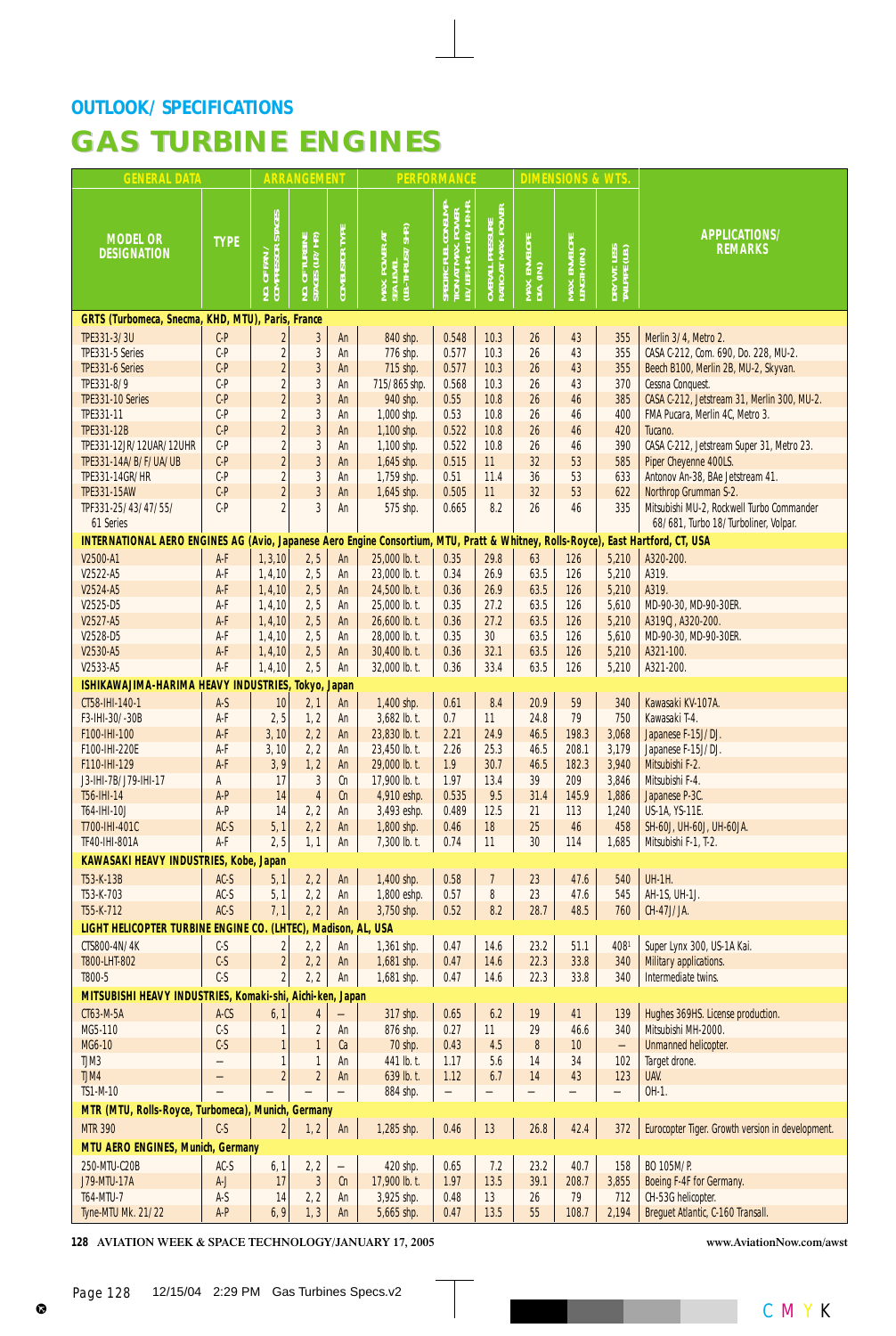| <b>GENERAL DATA</b>                                         |                |                                                 | <b>ARRANGEMENT</b>                |                          |                                                 | <b>PERFORMANCE</b>                                                        |                                                              |                             | <b>DIMENSIONS &amp; WTS</b>   |                                |                                                                              |
|-------------------------------------------------------------|----------------|-------------------------------------------------|-----------------------------------|--------------------------|-------------------------------------------------|---------------------------------------------------------------------------|--------------------------------------------------------------|-----------------------------|-------------------------------|--------------------------------|------------------------------------------------------------------------------|
| <b>MODEL OR</b><br><b>DESIGNATION</b>                       | TYPE*          | OF FAN /<br>MPRESSOR STAGES <br>25 <sup>o</sup> | NO. OF TURBINE<br>STAGES (LP./HP) | <b>COMBUSTOR TYPE**</b>  | MAX. POWER AT<br>SEA LEVEL<br>(LB.-THRUST/SHP.) | SPECIFIC FUEL CONSUMP-<br>TION AT MAX. POWER<br>LB./LBF-HR. or LB./HP-HR. | . PRESSURE<br>[ MAX. POWER<br><b>OVERALL I</b><br>RATIO AT I | MAX. ENVELOPE<br>DIA. (IN.) | MAX. ENVELOPE<br>LENGTH (IN.) | DRY WT. LESS<br>TAILPIPE (LB.) | APPLICATIONS/<br><b>REMARKS</b>                                              |
| ROLLS-ROYCE, Dahlewitz, Germany                             |                |                                                 |                                   |                          |                                                 |                                                                           |                                                              |                             |                               |                                |                                                                              |
| <b>BR710</b>                                                | A-F            | 1, 10                                           | 2, 2                              | An                       | 14,000-<br>17,000 lb. t.                        | 0.639                                                                     | 24                                                           | 48                          | 134                           | 3,600                          | Bombardier Global Express/Global 5000,<br>Gulfstream G500/G550, Nimrod MRA4. |
| <b>BR715</b>                                                | A-F            | 1, 2, 10                                        | 2, 3                              | An                       | 18,500-<br>21,000 lb. t.                        | 0.637                                                                     | 32                                                           | 58                          | 147                           | 4,597                          | Boeing 717-200.                                                              |
| Tay 611-8C                                                  | $A-F$          | 1, 3, 12                                        | 2, 3                              | cn                       | 13,850 lb. t.                                   | 0.694                                                                     | 15.6                                                         | 45                          | 95                            | 3,390                          | Gulfstream 350/450.                                                          |
| ROLLS-ROYCE, Derby, UK                                      |                |                                                 |                                   |                          |                                                 |                                                                           |                                                              |                             |                               |                                |                                                                              |
| RB211-22B                                                   | A-F            |                                                 | $1, 7, 6$ 1, 1, 3                 | An                       | 42,000 lb. t.                                   | 0.65 <sup>2</sup>                                                         | 24.5                                                         | 84.83                       | 119.44                        | 9,195                          | $L-1011.$                                                                    |
| RB211-524B4-D                                               | A-F            | 1, 7, 6                                         | 1, 1, 3                           | An                       | 50,000 lb. t.                                   | 0.63 <sup>2</sup>                                                         | 28.6                                                         | 85.8                        | 122.3                         | 9,814                          | L-1011-250, L-1011-500.                                                      |
| RB211-524C2                                                 | A-F            | 1, 7, 6                                         | 1, 1, 3                           | An                       | 51,500 lb. t.                                   | 0.65 <sup>2</sup>                                                         | 28.6                                                         | 84.83                       | 119.44                        | 9,859                          | 747-100/200/300.                                                             |
| RB211-524D4-B                                               | A-F            | 1, 7, 6                                         | 1, 1, 3                           | An                       | 53,000 lb. t.                                   | 0.63 <sup>2</sup>                                                         | 29.6                                                         | 85.8                        | 122.34                        | 9,874                          | 747-200/300/SP.                                                              |
| RB211-524G<br>RB211-524G-T                                  | A-F<br>A-F     | 1, 7, 6<br>1, 7, 6                              | 1, 1, 3<br>1, 1, 3                | An<br>An                 | 58,000 lb. t.<br>58,000 lb. t.                  | 0.58 <sup>2</sup><br>0.57 <sup>2</sup>                                    | 32.9<br>32.9                                                 | 86.3<br>86.3                | 1254<br>125                   | 9,670<br>9,470                 | 747-400.<br>747-400.                                                         |
| RB211-524H                                                  | A-F            | 1, 7, 6                                         | 1, 1, 3                           | An                       | 60,600 lb. t.                                   | 0.58 <sup>2</sup>                                                         | 34.5                                                         | 86.3                        | 125                           | 9,670                          | 747-400, 767-300.                                                            |
| RB211-524H-T                                                | A-F            | 1, 7, 6                                         | 1, 1, 3                           | An                       | 60,600 lb. t.                                   | 0.57 <sup>2</sup>                                                         | 34.5                                                         | 86.3                        | 125                           | 9,470                          | 747-400, 767-300.                                                            |
| RB211-535C                                                  | A-F            | 1, 6, 6                                         | 1, 1, 3                           | An                       | 37,400 lb. t.                                   | 0.66 <sup>2</sup>                                                         | 21.1                                                         | 73.2                        | 118.5                         | 7,294                          | 757-200, 757-200SF.                                                          |
| RB211-535E4                                                 | A-F            | 1, 6, 6                                         | 1, 1, 3                           | An                       | 40,100 lb. t.                                   | 0.61 <sup>2</sup>                                                         | 25.8                                                         | 74.1                        | 117.9                         | 7,264                          | 757-200.                                                                     |
| RB211-535E4B                                                | A-F            | 1, 6, 6                                         | 1, 1, 3                           | An                       | 43,100 lb. t.                                   | 0.61 <sup>2</sup>                                                         | 28                                                           | 74.1                        | 117.9                         | 7,264                          | 757-200/300, 757-200SF, Tupolev Tu-204.                                      |
| <b>Spey 511-8</b>                                           | A-F            | 5, 12                                           | 2, 2                              | cn                       | 11,400 lb. t.                                   | 0.8 <sup>2</sup>                                                          | 18.4                                                         | 32.5                        | 110                           | 2,483                          | Gulfstream II and III.                                                       |
| Spey Mk 512-5W/-14 DW                                       | A-F            | 5, 12                                           | 2, 2                              | cn                       | 12,550 lb. t.                                   | 0.8 <sup>2</sup>                                                          | 21                                                           | 32.5                        | 110                           | 2,609                          | BAC 111-475/500.                                                             |
| Spey 555-15                                                 | A-F            | 4, 12                                           | 2, 2                              | cn                       | 9,900 lb. t.                                    | 0.8 <sup>2</sup>                                                          | 15.4                                                         | 32.5                        | 97                            | 2,257                          | Fokker 28 Mk. 1/2/3/4000.                                                    |
| <b>Tay 611</b>                                              | A-F            | 1, 3, 12                                        | 2, 3                              | Cn                       | 13,850 lb. t.                                   | 0.692                                                                     | 15.8                                                         | 44                          | 95                            | 2,951                          | Gulfstream IV/IVSP.                                                          |
| <b>Tay 620</b><br><b>Tay 650</b>                            | A-F<br>A-F     | 1, 3, 12<br>1, 3, 12                            | 2, 3<br>2, 3                      | cn<br>cn                 | 13,850 lb. t.<br>15,100 lb. t.                  | 0.69 <sup>2</sup><br>0.69 <sup>2</sup>                                    | 15.8<br>16.2                                                 | 44<br>45                    | 95<br>95                      | 3,185<br>3,340                 | Fokker 70/100.<br>Fokker 100.                                                |
| <b>Tay 651</b>                                              | A-F            | 1, 3, 12                                        | 2, 3                              | cn                       | 15,400 lb. t.                                   | 0.69 <sup>2</sup>                                                         | 16.6                                                         | 45                          | 95                            | 3,380                          | Re-engined Boeing 727-100S.                                                  |
| Trent 553                                                   | A-F            | 1, 8, 6                                         | 1, 1, 5                           | An                       | 53,000 lb. t.                                   | 0.54 <sup>2</sup>                                                         | 34.8                                                         | 97.4                        | 155                           | 10,660                         | A340-500.                                                                    |
| Trent 556                                                   | A-F            | 1, 8, 6                                         | 1, 1, 5                           | An                       | 56,000 lb. t.                                   | 0.54 <sup>2</sup>                                                         | 36.3                                                         | 97.4                        | 155                           | 10,660                         | A340-600.                                                                    |
| Trent 600                                                   | A-F            | 1, 8, 6                                         | 1, 1, 5                           | An                       | 63,000 lb. t.                                   | 0.542                                                                     | 41.0                                                         | 97.4                        | 155                           | 10,660                         | 747-400 developments.                                                        |
| Trent 768                                                   | A-F            | 1, 8, 6                                         | 1, 1, 4                           | An                       | 67,500 lb. t.                                   | 0.56 <sup>2</sup>                                                         | 33.7                                                         | 97.4                        | 154                           | 10,550                         | A330-300.                                                                    |
| Trent 772B                                                  | A-F            | 1, 8, 6                                         | 1, 1, 4                           | An                       | 71,100 lb. t.                                   | 0.56 <sup>2</sup>                                                         | 35.5                                                         | 97.4                        | 154                           | 10,550                         | A330-200/300/500.                                                            |
| Trent 875                                                   | A-F            | 1, 8, 6                                         | 1, 1, 5                           | An                       | 74,600 lb. t.                                   | 0.56 <sup>2</sup>                                                         | 34.5                                                         | 110                         | 172                           | 13,100                         | 777-200.                                                                     |
| Trent 877                                                   | A-F            | 1, 8, 6                                         | 1, 1, 5                           | An                       | 77,200 lb. t.                                   | 0.56 <sup>2</sup>                                                         | 35.9                                                         | 110                         | 172                           | 13,100                         | 777-200/200ER.                                                               |
| Trent 884<br>Trent 892/892B                                 | A-F<br>A-F     | 1, 8, 6<br>1, 8, 6                              | 1, 1, 5<br>1, 1, 5                | An<br>An                 | 84,950 lb. t.<br>91,600 lb. t.                  | 0.56 <sup>2</sup><br>0.56 <sup>2</sup>                                    | 38.8<br>40.8                                                 | 110<br>110                  | 172<br>172                    | 13,100<br>13,100               | 777-200/200ER/300.<br>777-200ER/300. 892B has more altitude capability.      |
| Trent 895                                                   | A-F            | 1, 8, 6                                         | 1, 1, 5                           | An                       | 95,000 lb. t.                                   | 0.56 <sup>2</sup>                                                         | 41.6                                                         | 110                         | 172                           | 13,100                         | 777-200ER/300.                                                               |
| Trent 970                                                   | A-F            | 1, 8, 6                                         | 1, 1, 5                           | An                       | 70,000 lb. t.                                   | 0.52 <sup>2</sup>                                                         | 38.5                                                         | 116                         | 179                           | $\overline{\phantom{0}}$       | A380-800.                                                                    |
| Trent 977                                                   | A-F            |                                                 | $1, 8, 6$ 1, 1, 5                 | An                       | 76,500 lb. t.                                   | 0.52 <sup>2</sup>                                                         | 41.1                                                         | 116                         | 179                           | $\overline{\phantom{0}}$       | A380F.                                                                       |
| ROLLS-ROYCE, Filton, Bristol, UK                            |                |                                                 |                                   |                          |                                                 |                                                                           |                                                              |                             |                               |                                |                                                                              |
| Gem 2                                                       | $AC-S$         | 4, 1                                            | 1, 1, 2                           | An                       | 900 shp.                                        | 0.52                                                                      | 12                                                           | 23.5                        | 43.4                          | 421                            | AgustaWestland Lynx.                                                         |
| Gem 42                                                      | $AC-S$         | 4, 1                                            | 1, 1, 2                           | An                       | 1,120 shp.                                      | 0.49                                                                      | 12.72                                                        | 23.5                        | 43.4                          | 404                            | AgustaWestland Lynx.                                                         |
| Gnome H1400                                                 | A-S            | 10                                              | 2, 1                              | An                       | 1,480 shp.                                      | 0.61                                                                      | 8.4                                                          | 22.7                        | 54.8                          | 326                            | AgustaWestland Sea King.                                                     |
| <b>Gnome H1400-1</b>                                        | $A-S$          | $10$                                            | 2, 1                              | An                       | 1,660 shp.                                      | 0.61                                                                      | 8.5                                                          | 22.7                        | 54.8                          | 326                            | Boeing Vertol 107, AgustaWestland Sea King.                                  |
| Pegasus 11                                                  | A-F            | 3, 8                                            | 2, 2                              | An                       | 21,500 lb. t.                                   | 0.74                                                                      | 14.6                                                         | $48^{5}$                    | 137.2                         | 3,620                          | Harrier, Sea Harrier.                                                        |
| Pegasus 11-21 (F402-RR-406A)<br>Pegasus 11-61 (F402-RR-408) | A-F<br>A-F     | 3,8<br>3, 8                                     | 2, 2<br>2, 2                      | An<br>An                 | $22,000$ lb. t.<br>23,800 lb. t.                | 0.74<br>0.76                                                              | 15.3<br>16.3                                                 | $48^{5}$<br>48 <sup>5</sup> | 137.2<br>137.2                | 3,960<br>4,260                 | AV-8B, GR. Mk. 5/Mk. 7, EAV-8B.<br>AV-8B, GR. Mk. 7.                         |
| <b>RR 1004</b>                                              | $AC-S$         | 4, 1                                            | 1, 1, 2                           | An                       | 1,018 shp.                                      | 0.53                                                                      | 11.48                                                        | 23.5                        | 43.1                          | 368                            | AgustaWestland A129 Mangusta.                                                |
| Spey Mk 202                                                 | A-F            | 5, 12                                           | 2, 2                              | Сn                       | 20,515 lb. t.                                   | 0.68                                                                      | 19.5                                                         | 44                          | 205                           | 4,093                          | Phantom, Xian JH-7.                                                          |
| Spey Mk 250/251                                             | A-F            | 5, 12                                           | 2, 2                              | cn                       | 11,995 lb. t.                                   | 0.64                                                                      | 19.2                                                         | 32.5                        | 117                           | 2,740                          | Nimrod.                                                                      |
| Spey RB. 168-807                                            | A-F            | 4, 12                                           | 2, 2                              | Сn                       | 11,030 lb. t.                                   | 0.66                                                                      | 16.8                                                         | 32.5                        | 96.7                          | 2,417                          | Brazilian/Italian AMX.                                                       |
| Tyne R. Ty 12 Mk 101/515                                    | A-P            | 6, 9                                            | 1, 3                              | $\qquad \qquad -$        | 5,505 eshp.                                     | 0.45                                                                      | 13.5                                                         | 43.2                        | 109                           | 2,219                          | CL-44, Shorts Belfast.                                                       |
| Tyne R. Ty 20 Mk 21/22                                      | $A-P$          | 6, 9                                            | 1, 3                              |                          | 6,100 eshp.                                     | 0.47                                                                      | 13.97                                                        | 43.2                        | 109                           | 2,203                          | Breguet Atlantic, Transall.                                                  |
| Tyne R. Ty 20 Mk 801<br>Viper 11                            | $A-P$<br>$A-J$ | 6, 9                                            | 1, 3                              | $\overline{\phantom{0}}$ | 5,480 eshp.                                     | 0.453<br>1.07                                                             | 13.95                                                        | 43.2<br>32.9                | 109<br>64                     | 2,187<br>625                   | Aeritalia G.222.<br>Jindivik.                                                |
| Viper 522                                                   | $A-J$          | 7<br>$\pmb{8}$                                  | 1<br>$\mathbf{1}$                 | An<br>An                 | 2,500 lb. t.<br>$3,360$ lb. t.                  | $\mathbf{1}$                                                              | 4.3<br>5.6                                                   | 28.9                        | 92.9                          | 760                            | <b>HS 125.</b>                                                               |
| Viper 531                                                   | $A-J$          | $\overline{\bf 8}$                              | 1                                 | An                       | $3,120$ lb. t.                                  | $\mathbf{1}$                                                              | 5.4                                                          | 32.9                        | 71.1                          | 790                            | Soko Jastreb.                                                                |
| Viper 535/540                                               | $A-J$          | 8                                               | $\mathbf{1}$                      | An                       | 3,310 lb. t.                                    | 1.03                                                                      | 5.5                                                          | 28                          | 71.1                          | 790                            | MB-326G, Strikemaster.                                                       |
| Viper 601                                                   | $A-J$          | $\pmb{8}$                                       | $\overline{2}$                    | An                       | $3,712$ lb. t.                                  | 0.95                                                                      | 5.8                                                          | 28.9                        | 113.9                         | 790                            | BAe125-600.                                                                  |
| Viper 632                                                   | $A-J$          | 8                                               | $\overline{c}$                    | An                       | 3,960 lb. t.                                    | 0.98                                                                      | 5.9                                                          | 29.4                        | 77.1                          | 830                            | MB-326, MB-339A/CD.                                                          |
| Viper 633                                                   | $A-J$          | 8                                               | $\overline{2}$                    | An                       | 4,950 lb. t.                                    | 1.79                                                                      | 5.9                                                          | 27.9                        | 174.8                         | 1,219                          | ORAO/IAR 93 with afterburning.                                               |
| Viper 680                                                   | $A-J$          | 8                                               | $\overline{2}$                    | An                       | 4,280 lb. t.                                    | 1.02                                                                      | 6.8                                                          | 29                          | 77.3                          | 836                            | MB-339CB/K.                                                                  |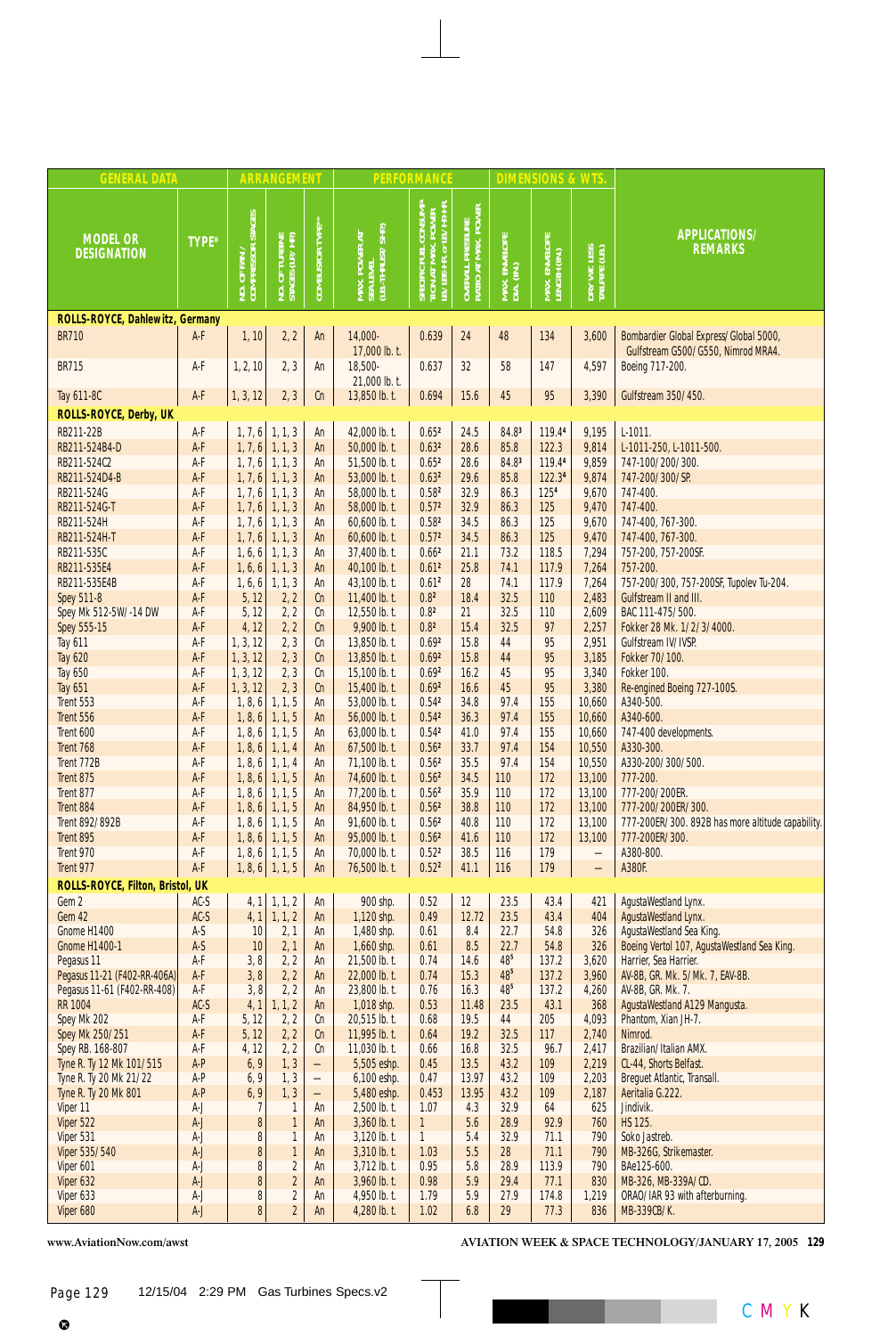| <b>GENERAL DATA</b>                                                  |                |                                   | <b>ARRANGEMENT</b>            |                       |                                                            | <b>PERFORMANCE</b>                                                                    |                                         |                             | <b>DIMENSIONS &amp; WTS</b>   |                                |                                                                                                            |
|----------------------------------------------------------------------|----------------|-----------------------------------|-------------------------------|-----------------------|------------------------------------------------------------|---------------------------------------------------------------------------------------|-----------------------------------------|-----------------------------|-------------------------------|--------------------------------|------------------------------------------------------------------------------------------------------------|
| <b>MODEL OR</b><br><b>DESIGNATION</b>                                | <b>TYPE</b>    | NO. OF FAN /<br>COMPRESSOR STAGES | TURBINE<br>(LP./HP)<br>NO. OF | <b>COMBUSTOR TYPE</b> | MAX. POWER AT<br>SEA LEVEL<br>(LB.-THRUST/SHP)<br>POWER AT | <b>CONSUMP</b><br>B./LBF .- HR. or LB./HP .- HR.<br>Ř<br>g<br>SPECIFIC I<br>TION AT I | OVERALL PRESSURE<br>RATIO AT MAX. POWER | MAX. ENVELOPE<br>DIA. (IN.) | MAX. ENVELOPE<br>LENGTH (IN.) | DRY WT. LESS<br>TAILPIPE (LB.) | APPLICATIONS/<br><b>REMARKS</b>                                                                            |
| ROLLS-ROYCE, Indianapolis, IN, USA                                   |                |                                   |                               |                       |                                                            |                                                                                       |                                         |                             |                               |                                |                                                                                                            |
| <b>Model 250-B17C</b>                                                | AC-P           | 6, 1                              | 2, 2                          | Ca                    | 420 shp.                                                   | 0.66                                                                                  | 7.2                                     | 22.6                        | 45                            | 198                            | Aermacchi SF260TP, Maule MT-7-420.                                                                         |
| <b>Model 250-B17D</b>                                                | AC-P           | 6, 1                              | 2, 2                          | Ca                    | 420 shp.                                                   | 0.66                                                                                  | 7.2                                     | 22.5                        | 45                            | 202                            | Aermacchi M290TP, Enaer T-35TD, Fuji T-5.                                                                  |
| <b>Model 250-B17E</b>                                                | AC-P<br>AC-P   | 6, 1                              | 2, 2                          | Ca                    | 420 shp.                                                   | 0.66                                                                                  | 7.2<br>7.9                              | 22.5                        | 45<br>45                      | 202                            | Cessna 402, Nomad N22/24.                                                                                  |
| <b>Model 250-B17F</b>                                                |                | 6, 1                              | 2, 2                          | Ca                    | 450 shp.                                                   | 0.61                                                                                  |                                         | 22.6                        |                               | 205                            | B-N Defender 4000, Extra EA-500, Fuji T-7,<br>Grob G140TP, O&N P210 Silver Eagle, Trade-<br>winds Bonanza. |
| Model 250-C20B/F/J/S/W                                               | $AC-S$         | 6, 1                              | 2, 2                          | Ca                    | 420 shp.                                                   | 0.65                                                                                  | 7.2                                     | 23.2                        | 38.8                          | 161                            | Bell 206B/TH-67, Enstrom 480B, RQ-8 Fire Scout,<br>Schweizer 333.                                          |
| <b>Model 250-C20R</b>                                                | $AC-S$         | 4, 1                              | 2, 2                          | Ca                    | 450 shp.                                                   | 0.61                                                                                  | 7.9                                     | 23.2                        | 38.8                          | 173                            | Kamov Ka-226, MDHI MD500E/DN520N, PZL SW-4.                                                                |
| Model 250-C28B/C                                                     | $C-S$          | $\mathbf{1}$                      | 2, 2                          | Ca                    | 550 shp.                                                   | 0.59                                                                                  | 8.4                                     | 25.1                        | 47.3                          | 238                            | Bell 206L-I, BO 105 LS.                                                                                    |
| Model 250-C30G/G2                                                    | $C-S$          | 1                                 | 2, 2                          | Ca                    | 650 shp.                                                   | 0.59                                                                                  | 8.6                                     | 25.5                        | 43.2                          | 258                            | Bell 222, 230.                                                                                             |
| Model 250-C30L/P/R/S/U                                               | $C-S$          | $\mathbf{1}$                      | 2, 2                          | Ca                    | 650 shp.                                                   | 0.59                                                                                  | 8.6                                     | 25.1                        | 43.2                          | 250                            | Bell 206L, OH-58D, MD530F, Soloy AS350 AllStar.                                                            |
| Model 250-C30R/1                                                     | $C-S$          | $\mathbf{1}$                      | 2, 2                          | Ca                    | 650 shp.                                                   | 0.58                                                                                  | 8.6                                     | 25.1                        | 43.2                          | 255                            | Bell OH-58D Kiowa Warrior.                                                                                 |
| Model 250-C30R/3                                                     | $C-S$          | $\mathbf{1}$                      | 2, 2                          | Ca                    | 650 shp.                                                   | 0.59                                                                                  | 9.2                                     | 25.7                        | 41                            | 274                            | Bell OH-58D Kiowa Warrior, MH-6 MELB.                                                                      |
| <b>Model 250-C40B</b>                                                | $C-S$<br>$C-S$ | $\mathbf{1}$                      | 2, 2                          | Ca<br>Ca              | 715 shp.                                                   | 0.57                                                                                  | 9.2<br>9.2                              | 25.1<br>25.1                | 41<br>41                      | 280<br>274                     | <b>Bell 430.</b>                                                                                           |
| Model 250-C47B/M<br>501-D22A                                         | A-P            | $\mathbf{1}$<br>14                | 2, 2<br>$\overline{4}$        | Ca                    | 650 shp.<br>4,591 shp.                                     | 0.58<br>0.54                                                                          | 9.6                                     | 44.6                        | 146.3                         | 1,848                          | Bell 407, MD 600N.<br>L328 commercial Hercules.                                                            |
| AE 1107C                                                             | $A-S$          | 14                                | 2, 2                          | An                    | 6,150 shp.                                                 | 0.41                                                                                  | 16.5                                    | 34.2                        | 77.9                          | 973                            | Bell Boeing V-22.                                                                                          |
| AE 2100A                                                             | A-P            | 14                                | 2, 2                          | An                    | 4,152 shp.                                                 | 0.46                                                                                  | 17                                      | 41.5                        | 117                           | 1,578                          | Saab 2000.                                                                                                 |
| AE 2100C                                                             | A-P            | 14                                | 2, 2                          | An                    | 3,271 shp.                                                 | 0.46                                                                                  | 17                                      | 41.5                        | 117                           | 1,578                          | <b>IPTN N-250.</b>                                                                                         |
| AE 2100D2                                                            | A-P            | 14                                | 2, 2                          | An                    | 4,591 shp.                                                 | 0.46                                                                                  | 17                                      | 41.5                        | 117                           | 1,644                          | Lockheed Martin Alenia C-27J.                                                                              |
| AE 2100D3                                                            | $A-P$          | 14                                | 2, 2                          | An                    | 4,591 shp.                                                 | 0.46                                                                                  | 17                                      | 33.6                        | 124.1                         | 1,644                          | Lockheed Martin C-130J.                                                                                    |
| AE 2100J                                                             | $A-P$          | 14                                | 2, 2                          | An                    | 4,591 shp.                                                 | 0.46                                                                                  | 17                                      | 33.6                        | 117                           |                                | Shinmaywa US-1A.                                                                                           |
| AE 3007A/A1/A1EA3/H                                                  | A-F            | 1, 14                             | 2, 3                          | An                    | 8,917 lb. t.                                               | 0.64                                                                                  | 23                                      | 43.5                        | 106.5                         | 1,581                          | Embraer ERJ 135/140/145.                                                                                   |
| AE 3007C/C1                                                          | A-F            | 1, 14                             | 2, 3                          | An                    | 6,764 lb. t.                                               | 0.63 <sup>4</sup>                                                                     | 23                                      | 43.5                        | 106.5                         | 1,572                          | Citation 10.                                                                                               |
| T56-A-14                                                             | A-P            | 14                                | $\overline{4}$                | Ca                    | 4,591 shp.                                                 | 0.54                                                                                  | 9.6                                     | 49                          | 146.3                         | 1,890                          | Lockheed P-3C.                                                                                             |
| T56-A-14LFE<br>T56-A-15                                              | A-P<br>A-P     | 14<br>14                          | 4<br>$\overline{4}$           | Ca<br>Ca              | 4,591 shp.<br>4,591 shp.                                   | 0.54<br>0.54                                                                          | 9.6<br>9.6                              | 49<br>44.6                  | 146.3<br>146.3                | 1,890<br>1,848                 | Lockheed CP-140A/B/C.<br>Lockheed C-130H.                                                                  |
| T56-A-15LFE                                                          | A-P            | 14                                | $\overline{4}$                | Ca                    | 4,591 shp.                                                 | 0.54                                                                                  | 9.6                                     | 44.6                        | 146.3                         | 1,848                          | Lockheed C-130H, C-130H-30.                                                                                |
| T56-A-16                                                             | A-P            | 14                                | $\overline{4}$                | Ca                    | 4,591 shp.                                                 | 0.54                                                                                  | 9.6                                     | 44.6                        | 146.3                         | 1,848                          | Lockheed C-130F/Q/R/T.                                                                                     |
| T56-A-425                                                            | A-P            | 14                                | $\overline{4}$                | Ca                    | 4,591 shp.                                                 | 0.54                                                                                  | 9.6                                     | 44.6                        | 146.3                         | 1,899                          | Northrop Grumman C-2A, E-2C.                                                                               |
| T56-A-427                                                            | A-P            | 14                                | $\overline{4}$                | Ca                    | 5,823 shp.                                                 | 0.47                                                                                  | 12                                      | 48.3                        | 146.1                         | 1,940                          | Northrop Grumman E-2C+.                                                                                    |
| T63-A-720                                                            | $AC-S$         | 6, 1                              | 2, 2                          | Ca                    | 420 shp.                                                   | 0.65                                                                                  | 7.3                                     | 23.2                        | 40.8                          | 158                            | Bell OH-58C, TH57.                                                                                         |
| T703-A-700                                                           | $C-S$          | $\mathbf{1}$                      | 2, 2                          | Ca                    | 650 shp.                                                   | 0.58                                                                                  | 8.6                                     | 25.1                        | 43.2                          | 255                            | Bell OH-58D.                                                                                               |
| TF41-A-400/A-2B                                                      | A-F            | 3, 2, 11                          | 2, 2                          | Cn                    | 15,000 lb. t.                                              | 0.67                                                                                  | 21.4                                    | 39.5                        | 114.2                         | 3,204                          | A-7E, A-7H (Hellenic AF).                                                                                  |
| ROLLS-ROYCE, Allison Advanced Development Co., Indianapolis, IN, USA |                |                                   |                               |                       |                                                            |                                                                                       |                                         |                             |                               |                                |                                                                                                            |
| J104-AD-100                                                          | $C-J$          | 1                                 | $\mathbf{1}$                  | An                    | 485 lb. t.                                                 | 1.24                                                                                  |                                         | 11.6                        | 19.5                          | 41                             | Missiles, targets, UAVs.                                                                                   |
| Model 120                                                            | $C-J$          | $\mathbf{1}$                      | $\mathbf{1}$                  | An                    | 229 lb. t.                                                 | 1.27                                                                                  |                                         | 8                           | 16                            | 23                             | Missiles, targets, UAVs.                                                                                   |
| ROLLS-ROYCE, SNECMA, MTU, UK, France & Germany                       |                |                                   |                               |                       |                                                            |                                                                                       |                                         |                             |                               |                                |                                                                                                            |
| Tyne R. Ty 20 Mk. 21/22<br>ROLLS-ROYCE TURBOMECA LTD., UK & France   | $A-P$          | 6, 9                              | 1, 3                          | Ca                    | 6,100 eshp.                                                | 0.47                                                                                  | $13.7$                                  | $55\,$                      | 109                           | 2,436                          | Atlantic, Atlantic new generation, Transall.                                                               |
| Adour Mk. 811/815                                                    | A-F            | 2, 5                              | 1, 1                          | An                    | 8,400 lb. t.                                               | 0.78                                                                                  | 11.3                                    | 30.8                        | 114                           | 1,633                          | Jaguar International.                                                                                      |
| Adour Mk. 861                                                        | $A-F$          | 2, 5                              | 1, 1                          | An                    | 5,710 lb. t.                                               | 0.74                                                                                  | 11.3                                    | 30 <sup>°</sup>             | 77                            | 1,282                          | Hawk.                                                                                                      |
| Adour Mk. 871 (F405-RR-401)                                          | A-F            | 2, 5                              | 1, 1                          | An                    | 5,990 lb. t.                                               | 0.78                                                                                  | 11.3                                    | 30.9                        | 76.7                          | 1,306                          | Hawk 100/200, T-45.                                                                                        |
| RTM 322-01/8                                                         | $AC-S$         | 3, 1                              | 2, 2                          | An                    | 2,101 shp.                                                 | 0.45                                                                                  | 14                                      | 25.9                        | 46.1                          | 539                            | EH 101, Merlin Mk. 1.                                                                                      |
| RTM 322-01/9                                                         | $AC-S$         | 3, 1                              | 2, 2                          | An                    | 2,465 shp.                                                 | 0.42                                                                                  | 16                                      | 25.9                        | 46.1                          | 499                            | NH90.                                                                                                      |
| RTM 322-01/12                                                        | $AC-S$         | 3, 1                              | 2, 2                          | An                    | 2,101 shp.                                                 | 0.45                                                                                  | 14                                      | 25.9                        | 46.1                          | 539                            | <b>WAH-64.</b>                                                                                             |
| RTM 322-02/8/Mk. 250                                                 | $AC-S$         | 3, 1                              | 2, 2                          | An                    | 2,241 shp.                                                 | 0.45                                                                                  | 14                                      | 25.9                        | 46.1                          | 539                            | EH 101, Merlin HC Mk. 3.                                                                                   |
| SNECMA, Microturbo, Toulouse, France                                 |                |                                   |                               |                       |                                                            |                                                                                       |                                         |                             |                               |                                |                                                                                                            |
| <b>TRI 40-4</b>                                                      | $A-J$          | $\overline{4}$                    | $\mathbf{1}$                  | An                    | 787 lb. t.                                                 | 1.18                                                                                  | 6.2                                     | 11                          | 28                            | 93                             | NSM missile.                                                                                               |
| TRI 60-1                                                             | A-J            | $\overline{\mathbf{3}}$           | $\mathbf{1}$                  | An                    | 787 lb. t.                                                 | 1.18                                                                                  | 3.7                                     | 13                          | 42                            | 116                            | Sea Eagle missile.                                                                                         |
| <b>TRI 60-2</b>                                                      | $A-J$          | $\overline{3}$                    | $\mathbf{1}$                  | An                    | 830 lb. t.                                                 | 1.26                                                                                  | 3.8                                     | 13                          | 44.8                          | 114                            | RBS 15 missile.                                                                                            |
| TRI 60-3<br>TRI 60-5                                                 | A-J<br>$A-J$   | 3<br>3                            | $\mathbf{1}$<br>$\mathbf{1}$  | An                    | 900 lb. t.<br>995 lb. t.                                   | 1.28<br>1.27                                                                          | 3.9<br>4.1                              | 13<br>13                    | 53.2<br>57                    | 150                            | C22 drone.<br>MQM-107D drone.                                                                              |
| TRI 60-20                                                            | A-J            | 4                                 | $\mathbf{1}$                  | An<br>An              | 1,225 lb. t.                                               | 1.11                                                                                  | 6.2                                     | 13.2                        | 43.1                          | 134<br>154                     | Super MQM drone.                                                                                           |
| TRI 60-30                                                            | $A-J$          | 4                                 | $\mathbf{1}$                  | An                    | 1,280 lb. t.                                               | 1.11                                                                                  | 6.4                                     | 14.3                        | 42.3                          | 144                            | Apache A, Scalp, Storm Shadow missiles.                                                                    |
| <b>TRS 18-1</b>                                                      | $C-J$          | 1                                 | $\mathbf{1}$                  | An                    | 360 lb. t.                                                 | 1.26                                                                                  | 4.7                                     | 12 <sup>°</sup>             | 40.7                          | 97                             | Mirach 100-5 drone.                                                                                        |
|                                                                      |                |                                   |                               |                       |                                                            |                                                                                       |                                         |                             |                               |                                |                                                                                                            |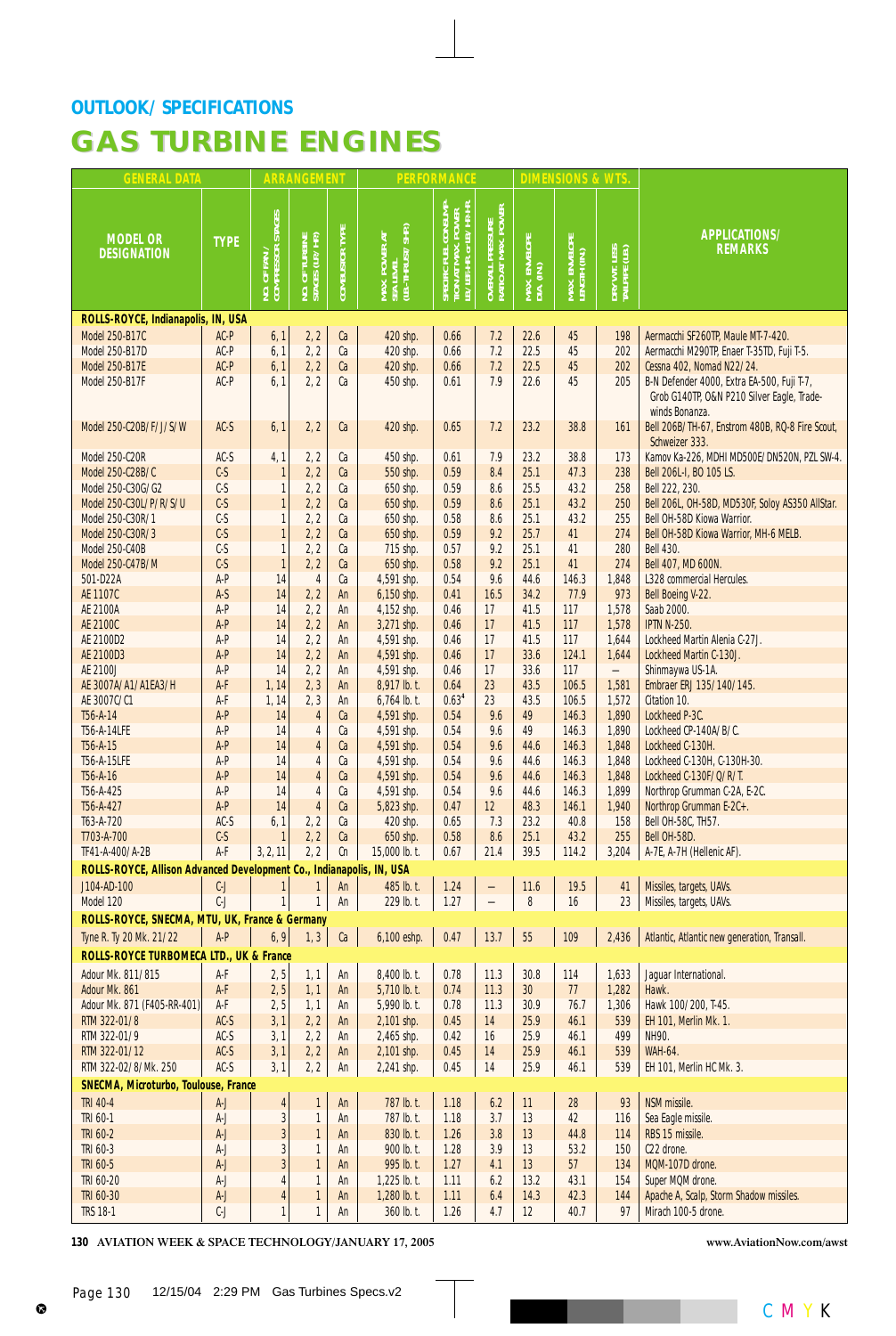| <b>GENERAL DATA</b>                                                               |                                |                                   | <b>ARRANGEMENT</b>               |                         |                                                 | <b>PERFORMANCE</b>                                                        |                                                         |                             | <b>DIMENSIONS &amp; WTS</b>   |                                |                                               |
|-----------------------------------------------------------------------------------|--------------------------------|-----------------------------------|----------------------------------|-------------------------|-------------------------------------------------|---------------------------------------------------------------------------|---------------------------------------------------------|-----------------------------|-------------------------------|--------------------------------|-----------------------------------------------|
| <b>MODEL OR</b><br><b>DESIGNATION</b>                                             | TYPE*                          | of fan /<br>IPRESSOR STAGES<br>§ĕ | NO. OF TURBINE<br>STAGES (LP/HP) | <b>COMBUSTOR TYPE**</b> | MAX. POWER AT<br>SEA LEVEL<br>(LB.-THRUST/SHP.) | SPECIFIC FUEL CONSUMP-<br>TION AT MAX. POWER<br>LB./LBF-HR, or LB./HP-HR. | . PRESSURE<br>[ MAX. POWER ]<br>OVERALL I<br>RATIO AT I | MAX. ENVELOPE<br>DIA. (IN.) | MAX. ENVELOPE<br>LENGTH (IN.) | DRY WT. LESS<br>TAILPIPE (LB.) | APPLICATIONS/<br><b>REMARKS</b>               |
| <b>SNECMA, Snecma Moteurs, Paris, France</b>                                      |                                |                                   |                                  |                         |                                                 |                                                                           |                                                         |                             |                               |                                |                                               |
| Atar 9K50                                                                         | $A-J$                          | 9                                 | $\overline{\mathbf{c}}$          | An                      | 16,000 lb. t. A/B                               | 1.96                                                                      | 6.15                                                    | 40.5                        | 232                           | 3,4884                         | Dassault Mirage F1, Mirage 50.                |
| M53-5                                                                             | A-F                            | 3, 5                              | $\overline{2}$                   | An                      | 19,850 lb. t. A/B                               | 2.05                                                                      | 9                                                       | 41.5                        | 199.6 <sup>4</sup>            | 3,240 <sup>4</sup>             | Dassault Mirage 2000.                         |
| M53-P2                                                                            | A-F                            | 3, 5                              | $\overline{\mathbf{c}}$          | An                      | 21,400 lb. t. A/B                               | 2.07                                                                      | 9.8                                                     | 41.5                        | 199.64                        | 3,300 <sup>4</sup>             | Dassault Mirage 2000, 2000-5, 2000-9.         |
| M88-2                                                                             | A-F                            | 3, 6                              | 1, 1                             | An                      | 17,000 lb. t. A/B                               | 1.72                                                                      | 24.5                                                    | 30.3                        | 143.1 <sup>4</sup>            | 1,920 <sup>4</sup>             | Rafale B/C/M, light combat planes, trainers.  |
| M88-3                                                                             | $\mathsf{A}\text{-}\mathsf{F}$ | 3, 6                              | 1, 1                             | An                      | 20,300 lb. t. A/B                               | 1.75                                                                      | 26.6                                                    | 31.1                        | 143.7                         | 2,013                          | Rafale B/C/M, light combat planes, trainers.  |
| <b>SNECMA, Turbomeca, Bordes, France</b>                                          |                                |                                   |                                  |                         |                                                 |                                                                           |                                                         |                             |                               |                                |                                               |
| Arbizon 3B2                                                                       | $AC-J$                         | 1, 1                              | 1                                | An                      | 907 lb. t.                                      | 1.12                                                                      | 5.85                                                    | 16.1                        | 53.6                          | 253                            | Matra BAE Otomat missiles.                    |
| Arbizon 3D                                                                        | $AC-J$                         | 1, 1                              | $\mathbf{1}$                     | An                      | 936 lb. t.                                      | 1.08                                                                      | 5.85                                                    | 17                          | 54.2                          | 253                            | Alenia Matra Milas missiles.                  |
| Arriel 1B                                                                         | $AC-S$                         | 1, 1                              | 2, 1                             | An                      | 641 shp.                                        | 0.595                                                                     | 8                                                       | 23.5                        | 47.7                          | 252                            | Eurocopter AS350BA.                           |
| Arriel 1C1                                                                        | $AC-S$                         | 1, 1                              | 2, 1                             | An                      | 724 shp.                                        | 0.580                                                                     | 8                                                       | 24.7                        | 47.2                          | 262                            | Eurocopter SA365N1.                           |
| Arriel 1C2                                                                        | $AC-S$                         | 1, 1                              | 2, 1                             | An                      | 738 shp.                                        | 0.574                                                                     | 8                                                       | 24                          | 45.9                          | 262                            | Eurocopter AS365N2.                           |
| Arriel 1D1                                                                        | $AC-S$                         | 1, 1                              | 2, 1                             | An                      | 732/732 shp.                                    | 0.579                                                                     | 8                                                       | 24.1                        | 47.2                          | 269                            | Eurocopter AS350B1/350B2.                     |
| Arriel 1E2<br>Arriel 1K1                                                          | $AC-S$<br>$AC-S$               | 1, 1                              | 2, 1<br>2, 1                     | An<br>An                | 738 shp.<br>738 shp.                            | 0.574<br>0.574                                                            | 8<br>8                                                  | 27.3<br>24.3                | 46.7<br>47.2                  | 276<br>271                     | Eurocopter BK117C1.                           |
| Arriel 1M/1M1                                                                     | $AC-S$                         | 1, 1<br>1, 1                      | 2, 1                             | An                      | 773/783 shp.                                    | 0.569                                                                     | 8                                                       | 24.7                        | 47.2                          | 271                            | Agusta A109K/K2<br>Eurocopter AS565.          |
| <b>Arriel 1S1</b>                                                                 | $AC-S$                         | 1, 1                              | 2, 1                             | An                      | 723 shp.                                        | 0.567                                                                     | 8                                                       | 31                          | 60.6                          | 287                            | Sikorsky S-76A+, S-76C.                       |
| Arriel 2B/2B1                                                                     | $AC-S$                         | 1, 1                              | 1, 1                             | An                      | 848 shp.                                        | 0.548                                                                     | 8                                                       | 24.3                        | 46.5                          | 282                            | Eurocopter AS350B3/EC130.                     |
| Arriel 2C                                                                         | $AC-S$                         | 1, 1                              | 1, 1                             | An                      | 839 shp.                                        | 0.548                                                                     | 8                                                       | 24.3                        | 46.5                          | 282                            | Eurocopter AS365N3.                           |
| Arriel 2C1                                                                        | $AC-S$                         | 1, 1                              | 1, 1                             | An                      | 848 shp.                                        | 0.548                                                                     | 8                                                       | 22.7                        | 40                            | 282                            | Eurocopter EC155B.                            |
| Arriel 2C2                                                                        | $AC-S$                         | 1, 1                              | 1, 1                             | An                      | 944 shp.                                        | 0.545                                                                     | 8                                                       | 22.7                        | 39.9                          | 282                            | Eurocopter EC155.                             |
| <b>Arriel 2S1</b>                                                                 | $AC-S$                         | 1, 1                              | 1, 1                             | An                      | 856 shp.                                        | 0.54                                                                      | 8                                                       | 28.1                        | 60.6                          | 282                            | Sikorsky S-76D.                               |
| Arrius 1A                                                                         | $C-S$                          | $\mathbf{1}$                      | 1, 1                             | An                      | 479 shp.                                        | 0.555                                                                     | 8.2                                                     | 23.1                        | 45.6                          | 251                            | Eurocopter AS355N.                            |
| <b>Arrius 1M</b>                                                                  | $C-S$                          | $\mathbf{1}$                      | 1, 1                             | An                      | 479 shp.                                        | 0.555                                                                     | 8.2                                                     | 23.1                        | 45.6                          | 251                            | Eurocopter AS555N.                            |
| <b>Arrius 2B1/2B1A-1</b>                                                          | $C-S$                          | $\mathbf{1}$                      | 1, 1                             | An                      | 670 shp.                                        | 0.526                                                                     | 9                                                       | 27.2                        | 46.6                          | 251                            | Eurocopter EC135 (both).                      |
| Arrius 2B2                                                                        | $C-S$                          | $\overline{\mathbf{1}}$           | 1, 1                             | An                      | 633 shp.                                        | 0.539                                                                     | 8.4                                                     | 27.2                        | 46.6                          | 251                            | Eurocopter EC135.                             |
| <b>Arrius 2F</b>                                                                  | $C-S$                          | $\mathbf{1}$                      | 1, 1                             | An                      | 504 shp.                                        | 0.55                                                                      | 8.5                                                     | 26.5                        | 53.2                          | 227                            | Eurocopter EC120.                             |
| Arrius 2K1                                                                        | $C-S$                          | 1                                 | 1, 1                             | An                      | 750 shp.                                        | 0.526                                                                     | 9                                                       | 25.1                        | 38.3                          | 254                            | Agusta A109E.                                 |
| <b>Arrius 2K2</b>                                                                 | $C-S$                          | $\mathbf{1}$                      | 1, 1                             | An                      | 716 shp.                                        | 0.527                                                                     | 9                                                       | 25.1                        | 38.3                          | 254                            | Agusta A109M.                                 |
| Artouste 3B                                                                       | $AC-S$                         | 1, 1                              | 3                                | An                      | 592 shp.                                        | 0.744                                                                     | 5.35                                                    | 26.2                        | 71.4                          | 400                            | Eurocopter SA315, SA316.                      |
| Astazou 3                                                                         | $AC-S$                         | 1, 1                              | $\overline{3}$                   | An                      | 592 shp.                                        | 0.644                                                                     | 5.7                                                     | 20 <sub>2</sub>             | 56.4                          | 324                            | Eurocopter SA341.                             |
| Astazou 14                                                                        | $AC-S$                         | 2, 1                              | 3                                | An                      | 592 shp.                                        | 0.634                                                                     | 7.5                                                     | 22.2                        | 57.9                          | 348                            | Eurocopter SA319, SA342.                      |
| Astazou 16D<br>Astazou 16G                                                        | AC-P<br>AC-P                   | 2, 1                              | 3<br>3                           | An                      | 969 shp.                                        | 0.525<br>0.525                                                            | 8<br>8                                                  | 22.9<br>25.4                | 61.2<br>61.2                  | 452<br>503                     | Jetstream.<br>Pucara.                         |
| Makila 1A1                                                                        | $AC-S$                         | 2, 1<br>3, 1                      | 2, 2                             | An<br>An                | 1,021 shp.<br>1,820 shp.                        | 0.484                                                                     | 10.4                                                    | 26.8                        | 82.8                          | 518                            | Eurocopter AS332, SA330.                      |
| Makila 1A2/1K2                                                                    | AC-S                           | 3, 1                              | 2, 2                             | An                      | 1.845 shp.                                      | 0.476                                                                     | 10.4                                                    | 26.5                        | 83.3                          | 518                            | Eurocopter AS532/Denel Rooivalk.              |
| Makila 2A                                                                         | $AC-S$                         | 3, 1                              | 2, 2                             | An                      | 2,101 shp.                                      | 0.469                                                                     | 11                                                      | 30.9                        | 83.3                          | 615                            | Eurocopter EC225, EC725.                      |
| TM 333 2B2                                                                        | $AC-S$                         | 2, 1                              | 1, 1                             | An                      | 1,106 shp.                                      | 0.517                                                                     | 10.5                                                    | 29.7                        | 41.1                          | 367                            | HAL ALH.                                      |
| Turmo 3C7                                                                         | $AC-S$                         | 1, 1                              | 2, 2                             | An                      | 1,610 shp.                                      | 0.632                                                                     | 5.9                                                     | 28.3                        | 78                            | 660                            | Eurocopter SA321, free turbine.               |
| Turmo 4C                                                                          | $AC-S$                         | 1, 1                              | 2, 1                             | An                      | 1,560 shp.                                      | 0.632                                                                     | 5.9                                                     | 28.3                        | 85.5                          | 515                            | Eurocopter SA330, free turbine.               |
| <b>TELEDYNE CONTINENTAL MOTORS-TURBINE ENGINES</b>                                |                                |                                   |                                  |                         | Toledo, OH, USA                                 |                                                                           |                                                         |                             |                               |                                |                                               |
| F408-CA-400                                                                       | $AC-F$                         | 1, 1                              | $\mathbf{1}$                     | An                      | 1,000 lb. t.                                    | 0.97                                                                      | 8.5                                                     | $13.2$                      | 37                            | 145                            | <b>UAV-MR (BQM-145A).</b>                     |
| J69-T-25A                                                                         | $C-J$                          | 1                                 | 1                                | An                      | 1,025 lb. t.                                    | 1.14                                                                      | 3.9                                                     | 22.3                        | 35.4                          | 358                            | Cessna T-37B.                                 |
| J69-T-41B                                                                         | $AC-J$                         | 1, 1                              | 1                                | An                      | 1,920 lb. t.                                    | 1.1                                                                       | 5.5                                                     | 22.3                        | 45                            | 350                            | Northrop Grumman BQM-34A target.              |
| J69-T-406                                                                         | $AC-J$                         | 1, 1                              | 1                                | An                      | 1,920 lb. t.                                    | 1.11                                                                      | 5.5                                                     | 22.5                        | 45                            | 360                            | Northrop Grumman BQM-34E/F supersonic target. |
| J402-CA-100                                                                       | $AC-J$                         | 1, 1                              | $\mathbf{1}$                     | An                      |                                                 | —                                                                         | $\overline{\phantom{0}}$                                | 12.4                        | 35.3                          | 107                            | Lockheed Martin Jassm.                        |
| J402-CA-400                                                                       | $AC-J$                         | 1, 1                              | 1                                | An                      | 660 lb. t.                                      | 1.2                                                                       | 5.6                                                     | 12.5                        | 29                            | 102                            | Boeing Harpoon, SLAM, SLAM-ER missiles.       |
| J402-CA-700                                                                       | $AC-J$                         | 1, 1                              | $\mathbf{1}$                     | An                      | 640 lb. t.                                      | 1.2                                                                       | 5.5                                                     | 12.5                        | 29                            | 113                            | RPVs, targets.                                |
| J402-CA-702                                                                       | $AC-J$                         | 2, 1                              | 1                                | An                      | 960 lb. t.                                      | 1.03                                                                      | 8.5                                                     | 12.5                        | 33                            | 138                            | MQM-107.                                      |
| J700-CA-400                                                                       | $\mathbb{C}\text{-}\mathsf{J}$ | 1                                 |                                  | An                      | 177 lb. t.                                      | 1.21                                                                      | 5.7                                                     | $8.5\,$                     | 14.8                          | 39                             | <b>ITALD (ADM-141C).</b>                      |
| TURBO-UNION LTD. (Avio, Rolls-Royce, MTU),                                        |                                |                                   | <b>Bristol, UK</b>               |                         |                                                 |                                                                           |                                                         |                             |                               |                                |                                               |
| RB199 Mk. 103                                                                     | A-F                            | 3, 3, 6                           | 1, 1, 2                          | An                      | 16,000 lb. t.                                   | 0.65                                                                      | 23.5                                                    | 34                          | 128                           | 1,549                          | Panavia Tornado IDS.                          |
| <b>RB199 Mk. 104</b>                                                              | $A-F$                          |                                   | $3, 3, 6$ 1, 1, 2                | An                      | 16,400 lb. t.                                   | 0.65                                                                      | 23.5                                                    | 34                          | 142                           | 1,549                          | Panavia Tornado ADV.                          |
| RB199 Mk. 105                                                                     | $A-F$                          |                                   | $3, 3, 6$ 1, 1, 2                | An                      | 16,800 lb. t.                                   | 0.65                                                                      | 24.5                                                    | 34                          | 130                           | 1,611                          | Panavia Tornado ECR.                          |
| UNITED TECHNOLOGIES CORP., Pratt & Whitney Canada Inc., Longueuil, Quebec, Canada |                                |                                   |                                  |                         |                                                 |                                                                           |                                                         |                             |                               |                                |                                               |
| JT15D-5/5A                                                                        | AC-F                           | 1, 1, 1                           | 1, 2                             | An                      | 2,900 lb. t.                                    | 0.551                                                                     | $12.6$                                                  | $28\,$                      | 61                            | 632                            | Beechjet 400T, Cessna T-47A, Citation 5.      |
|                                                                                   |                                |                                   |                                  |                         |                                                 |                                                                           |                                                         |                             |                               |                                |                                               |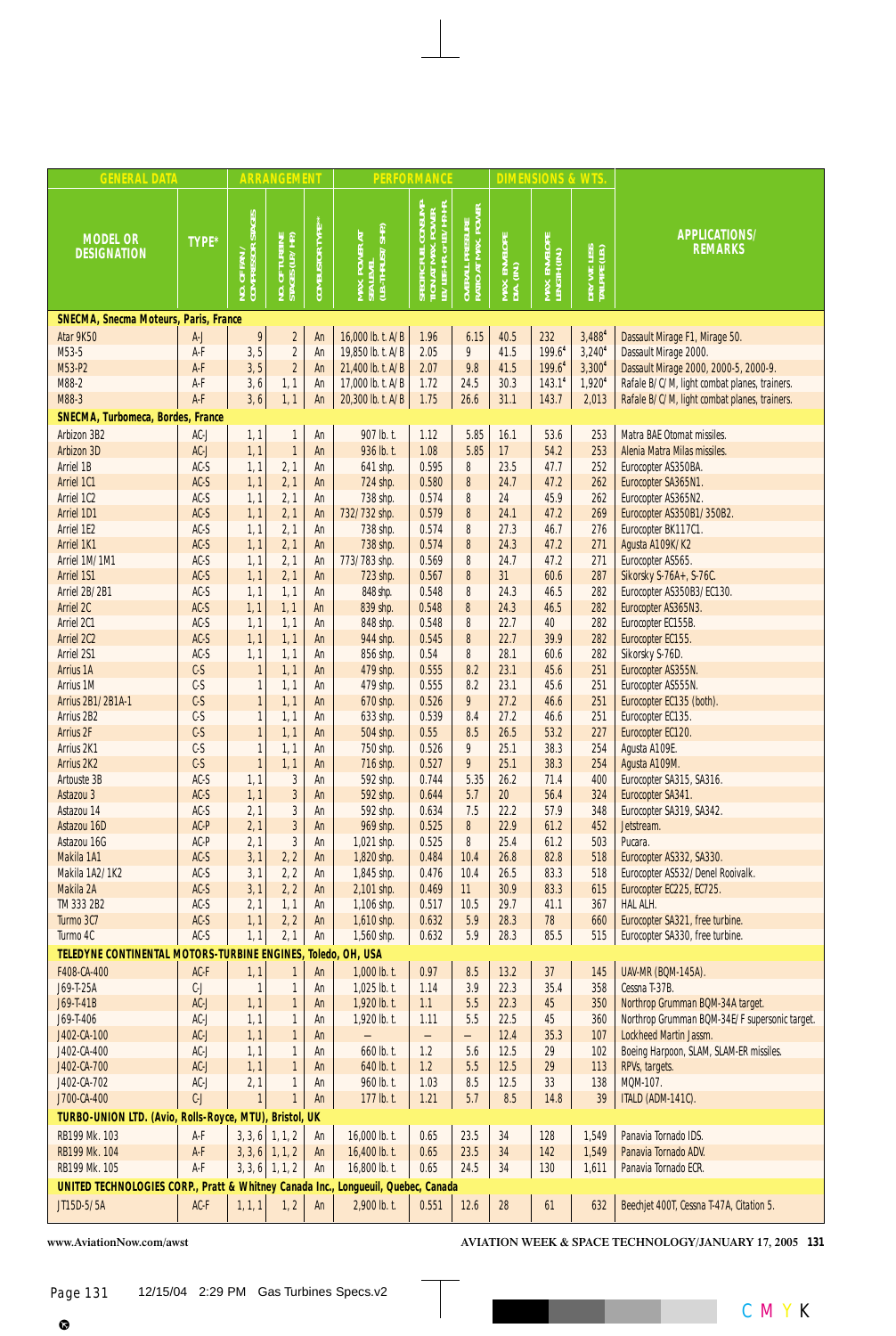| <b>GENERAL DATA</b>                                                                         |                 |                                           | <b>ARRANGEMENT</b>             |                       |                                                 | <b>PERFORMANCE</b>                                                                       |                                                         |                             | <b>DIMENSIONS &amp; WTS</b>   |                                |                                                                                  |
|---------------------------------------------------------------------------------------------|-----------------|-------------------------------------------|--------------------------------|-----------------------|-------------------------------------------------|------------------------------------------------------------------------------------------|---------------------------------------------------------|-----------------------------|-------------------------------|--------------------------------|----------------------------------------------------------------------------------|
| <b>MODEL OR</b><br><b>DESIGNATION</b>                                                       | <b>TYPE</b>     | NO. OF FAN /<br>COMPRESSOR STAGES         | TURBINE<br>(LP./HP.)<br>NO. OF | <b>COMBUSTOR TYPE</b> | MAX. POWER AT<br>SEA LEVEL<br>(LB.-THRUST/SHP.) | ; fuel consump-<br>" MAX. POWER<br>HR. or IB./HP-HR.<br>SPECIFIC<br>TION AT<br>LB./LBF.+ | . PRESSURE<br>" MAX. POWER  <br>OVERALL I<br>RATIO AT I | MAX. ENVELOPE<br>DIA. (IN.) | MAX. ENVELOPE<br>LENGTH (IN.) | DRY WT. LESS<br>Tailpipe (LB.) | APPLICATIONS/<br><b>REMARKS</b>                                                  |
| UNITED TECHNOLOGIES CORP., Pratt & Whitney Canada Inc., Longueuil, Quebec, Canada           |                 |                                           |                                |                       |                                                 |                                                                                          |                                                         |                             |                               |                                |                                                                                  |
| JT15D-5B                                                                                    | $AC-F$          | 1, 1, 1                                   | 1, 2                           | An                    | 2,900 lb. t.                                    |                                                                                          |                                                         | 27                          | 60.4                          |                                | Raytheon Beech T-1A.                                                             |
| JT15D-5C                                                                                    | AC-F            | 1, 1, 1                                   | 1, 2                           | An                    | 3,190 lb. t.                                    | 0.573                                                                                    | 13.5                                                    | 28                          | 61                            | 665                            | Agusta S211A, Northrop Grumman Pegasus UCAV.                                     |
| JT15D-5D<br><b>PT6A-21</b>                                                                  | AC-F<br>AC-P    | 1, 1, 1<br>3, 1                           | 1, 2<br>1, 1                   | An<br>An              | $3,045$ lb. t.<br>580 shp.                      | 0.560<br>0.63                                                                            | 13.1                                                    | 27<br>19                    | 61<br>62                      | 627                            | <b>Citation Ultra, VisionAire Vantage.</b><br>Raytheon Beech King Air C90A/B/SE. |
| <b>PT6A-25</b>                                                                              | AC-P            | 3,1                                       | 1, 1                           | An                    | 550 shp.                                        | 0.63                                                                                     | $\overline{\phantom{0}}$<br>$\qquad \qquad -$           | 19                          | 62                            | —<br>$\overline{\phantom{0}}$  | Raytheon Beech T-34C.                                                            |
| <b>PT6A-25C</b>                                                                             | AC-P            | 3, 1                                      | 1, 1                           | An                    | 750 shp.                                        | 0.604                                                                                    | $\overline{\phantom{0}}$                                | 19                          | 62                            | $\overline{\phantom{0}}$       | Embraer EMB-312, Pilatus PC-7/PC-7 Mk. 2.                                        |
| <b>PT6A-42</b>                                                                              | AC-P            | 3,1                                       | 1, 2                           | An                    | 850 shp.                                        | 0.601                                                                                    | 8                                                       | 19                          | 67                            | 403                            | Raytheon Beech Super King Air B200.                                              |
| <b>PT6A-60A</b>                                                                             | AC-P            | 4, 1                                      | 1, 2                           | An                    | 1,050 shp.                                      | 0.548                                                                                    | 8.5                                                     | 19                          | 72.5                          | 475                            | Beech King Air 300/350.                                                          |
| <b>PT6A-64</b>                                                                              | AC-P            | 4, 1                                      | 1, 2                           | An                    | 700 shp.                                        | 0.703                                                                                    | 8.5                                                     | 19                          | 70                            | 456                            | <b>TBM 700.</b>                                                                  |
| <b>PT6A-65B</b>                                                                             | AC-P            | 4, 1                                      | 1, 2                           | An                    | 1,100 shp.                                      | 0.536                                                                                    |                                                         | 19                          | 74                            | 481                            | Raytheon Beech 1900/1900C.                                                       |
| <b>PT6A-66</b>                                                                              | AC-P            | 4, 1                                      | 1, 2                           | An                    | 850 shp.                                        | 0.642                                                                                    | 9.5                                                     | 19                          | 70                            | 456                            | Piaggio Avanti.                                                                  |
| <b>PT6A-67B</b>                                                                             | AC-P            | 4, 1                                      | 1, 2                           | An                    | 1,200 shp.                                      | 0.552                                                                                    | 10.8                                                    | 19                          | 76                            | 515                            | Pilatus PC-12.                                                                   |
| <b>PT6A-67D</b><br><b>PT6A-68</b>                                                           | AC-P<br>AC-P    | 4, 1<br>4, 1                              | 1, 2<br>1, 2                   | An                    | 1,271 shp.                                      | 0.546<br>0.541                                                                           | 10.8                                                    | 19<br>19                    | 74<br>72.2                    | 515<br>572                     | Raytheon Beech 1900D.<br>Raytheon Beech T-6A Texan 2.                            |
| <b>PT6A-68B</b>                                                                             | AC-P            | 4, 1                                      | 1, 2                           | An<br>An              | 1,250 shp.<br>1,600 shp.                        | 0.54                                                                                     | $\overline{\phantom{0}}$                                | 22.2                        | 71.3                          | $\overline{\phantom{0}}$       | Pilatus PC-21.                                                                   |
| PT6A-114/114A                                                                               | AC-P            | 3,1                                       | 1, 1                           | An                    | 600/675 shp.                                    | 0.64                                                                                     | $\overline{\phantom{0}}$                                | 19                          | 62                            | 350                            | Cessna 208/208B Caravan I.                                                       |
| PT6A-135A/B                                                                                 | AC-P            | 3, 1                                      | 1, 1                           | An                    | 750 shp.                                        | 0.659                                                                                    | $7^{\circ}$                                             | 19                          | 62                            | 346                            | Raytheon Beech King Air F-90-1/Israviation ST-50.                                |
| <b>PT6B-37A</b>                                                                             | $AC-S$          | 3,1                                       | 1, 1                           | An                    | 1,002 shp.                                      | 0.593                                                                                    | $\overline{\phantom{0}}$                                | 35.2                        | 64.4                          | 385                            | Agusta A119.                                                                     |
| <b>PT6C-67A</b>                                                                             | $AC-S$          | 4, 1                                      | 1, 1                           | An                    | 1,940 shp.                                      | 0.470                                                                                    | $\qquad \qquad -$                                       | 20.7                        | 65.1                          | 418                            | Bell Agusta 609.                                                                 |
| PT6C-67C                                                                                    | $AC-S$          | 4, 1                                      | 1, 2                           | An                    | 1,679 shp.                                      | 0.490                                                                                    |                                                         | 22.5                        | 59.3                          | 415                            | Agusta Bell AB139.                                                               |
| <b>PT6T-3B/BF</b>                                                                           | $AC-S$          | 3, 1                                      | 1, 1                           | An                    | 1,800 shp.                                      | 0.600                                                                                    | $\qquad \qquad -$                                       | 43.5                        | 65.8                          | 660                            | Bell 212, 412, 412SP.                                                            |
| <b>PT6T-3D/DF</b>                                                                           | $AC-S$          | 3, 1                                      | 1, 1                           | An                    | 1,920 shp.                                      | 0.595                                                                                    | $\overline{\phantom{0}}$                                | 43.5                        | 65.8                          | 690                            | Bell 412HP/EP.                                                                   |
| <b>PT6T-6</b>                                                                               | $AC-S$          | 3, 1                                      | 1, 1                           | An                    | 1,970 shp.                                      | 0.591                                                                                    | $\qquad \qquad -$                                       | 43.5                        | 65.8                          | 660                            | Bell/Agusta 212, 412.                                                            |
| PT6T-68<br>PT118/118A                                                                       | $AC-S$<br>$C-P$ | 3, 1<br>$\overline{2}$                    | 1, 1<br>1, 1, 2                | An<br>An              | 1,970 shp.<br>1,800 shp.                        | 0.591<br>0.504                                                                           | $\overline{\phantom{0}}$<br>11.4                        | 43.5<br>31                  | 65.8<br>81                    | 665<br>866                     | Bell/Agusta 412HP.<br>Embraer EMB 120 Brasilia.                                  |
| <b>PW120</b>                                                                                | $C-P$           | $\overline{2}$                            | 1, 1, 2                        | An                    | 2,000 shp.                                      | 0.485                                                                                    | 11.4                                                    | 31                          | 84                            | 921                            | ATR 42-200.                                                                      |
| <b>PW121</b>                                                                                | $C-P$           | $\overline{\mathbf{c}}$                   | 1, 1, 2                        | An                    | 2,150 shp.                                      | 0.476                                                                                    | 11.8                                                    | 31                          | 84                            | 936                            | ATR 42-320, Bombardier Q100.                                                     |
| <b>PW121A</b>                                                                               | $C-P$           | $\overline{\mathbf{c}}$                   | 1, 1, 2                        | An                    | 2,200 shp.                                      | 0.474                                                                                    | 12                                                      | 31                          | 84                            | 957                            | ATR 42-400.                                                                      |
| PW123/123E                                                                                  | $C-P$           | $\overline{\mathbf{c}}$                   | 1, 1, 2                        | An                    | 2,380 shp.                                      | 0.47                                                                                     | 13.9                                                    | 33                          | 84                            | 992                            | Bombardier Q300.                                                                 |
| <b>PW123B</b>                                                                               | $C-P$           | $\overline{\mathbf{c}}$                   | 1, 1, 2                        | An                    | 2,500 shp.                                      | 0.463                                                                                    | 13.9                                                    | 33                          | 84                            | 992                            | Bombardier Q300.                                                                 |
| <b>PW123C/D</b>                                                                             | $C-P$           | $\overline{2}$                            | 1, 1, 2                        | An                    | 2,150 shp.                                      | 0.483                                                                                    | 13.9                                                    | 33                          | 84                            | 992                            | Bombardier Q200.                                                                 |
| <b>PW124B</b>                                                                               | $C-P$           | $\overline{\mathbf{c}}$                   | 1, 1, 2                        | An                    | 2,400 shp.                                      | 0.468                                                                                    | 13.9                                                    | 25                          | 84                            | 1,060                          | ATR 72-200.                                                                      |
| <b>PW127</b>                                                                                | $C-P$           | $\overline{2}$                            | 1, 1, 2                        | An                    | 2,750 shp.                                      | 0.459                                                                                    | 14.7                                                    | 33                          | 84                            | 1,060                          | ATR 72-500.                                                                      |
| PW127B/C/D/F<br><b>PW127E</b>                                                               | $C-P$<br>$C-P$  | $\overline{\mathbf{c}}$<br>$\overline{2}$ | 1, 1, 2<br>1, 1, 2             | An<br>An              | 2,750 shp.<br>2,400 shp.                        | 0.459<br>0.474                                                                           | 14.7<br>14.7                                            | 33<br>33                    | 84<br>84                      | 1,060<br>1,060                 | ATR 72-500, Fokker 50, Fokker 60.<br>ATR 42-500.                                 |
| <b>PW127G</b>                                                                               | $C-P$           | $\overline{2}$                            | 1, 1, 2                        | An                    | 2,920 shp.                                      | $\qquad \qquad -$                                                                        |                                                         | 33                          | 84                            | —                              | CASA C-295.                                                                      |
| <b>PW150A</b>                                                                               | AC-P            | 3, 1                                      | 1, 1, 2                        | An                    | 5,071 shp.                                      | 0.433                                                                                    | 18 <sup>2</sup>                                         | 44.7                        | 95.4                          | 1,521                          | Bombardier Q400.                                                                 |
| PW206B/B2                                                                                   | $C-S$           | 1                                         | 1, 1                           | An                    | 621 shp.                                        | —                                                                                        | —                                                       | 24.7                        | 41                            | 247                            | Eurocopter EC135.                                                                |
| <b>PW206C</b>                                                                               | $C-S$           | $\mathbf{1}$                              | 1, 1                           | An                    | 640 shp.                                        | —                                                                                        | —                                                       | 22.3                        | 35.9                          | 237                            | Agusta A109 Power.                                                               |
| <b>PW206E</b>                                                                               | $C-S$           | 1                                         | 1, 1                           | An                    | 640 shp.                                        | —                                                                                        | $\overline{\phantom{0}}$                                | 22.3                        | 37.7                          | 237                            | <b>MD Explorer.</b>                                                              |
| <b>PW207C</b>                                                                               | $C-S$           | $\mathbf{1}$                              | 1, 1                           | An                    | 735 shp.                                        | —                                                                                        | $\overline{\phantom{0}}$                                | 22.3                        | 35.9                          | 240                            | Agusta A109 Grand.                                                               |
| <b>PW207D</b>                                                                               | $C-S$           | $\mathbf{1}$                              | 1, 1                           | An                    | 710 shp.                                        | $\overline{\phantom{0}}$                                                                 |                                                         | 22.3                        | 35.9                          | 243                            | Bell Model 427.                                                                  |
| <b>PW207E</b>                                                                               | $C-S$           | $\mathbf{1}$                              | 1, 1                           | An                    | 710 shp.                                        | —                                                                                        | —                                                       | 22.3                        | 37.7                          | 240                            | Bell Eagle Eye UAV, MD Explorer.                                                 |
| <b>PW207K</b><br><b>PW305A</b>                                                              | $C-S$<br>AC-F   | $\mathbf{1}$<br>1, 5                      | 1, 1                           | An<br>An              | 730 shp.<br>4,679 lb. t.                        | $\overline{\phantom{0}}$<br>0.388                                                        | 19                                                      | 22.3<br>38.2                | 39<br>81.5                    | 253<br>993                     | Kazan Ansat.<br>Learjet 60. MTU has 25% share.                                   |
| <b>PW305B</b>                                                                               | $AC-F$          | 1, 5                                      | 2, 3<br>2, 3                   | An                    | 5,266 lb. t                                     | 0.391                                                                                    | 19                                                      | 44                          | 82                            | 993                            | Raytheon Hawker 1000.                                                            |
| <b>PW306A</b>                                                                               | $AC-F$          | 1, 5                                      | 2, 3                           | An                    | $6,040$ lb. t.                                  | 0.421                                                                                    | —                                                       | 46                          | $76$                          | 1,139                          | <b>IAI Galaxy.</b>                                                               |
| <b>PW306B</b>                                                                               | $AC-F$          | 1, 5                                      | 2, 3                           | An                    | $6,050$ lb. t.                                  | 0.421                                                                                    |                                                         | 36.5                        | 75.7                          | 1,142                          | Fairchild Dornier 328JET.                                                        |
| <b>PW306C</b>                                                                               | AC-F            | 1, 5                                      | 2, 3                           | An                    | 5,922 lb. t.                                    | $\overline{\phantom{0}}$                                                                 | —                                                       | 26.5                        | 75.7                          |                                | Cessna Sovereign.                                                                |
| <b>PW308A</b>                                                                               | $AC-F$          | 1, 5                                      | 2, 3                           | An                    | $6,575$ lb. t.                                  | 0.415                                                                                    | $\overline{\phantom{0}}$                                | 37                          | 95.8                          | 1,317                          | Raytheon Hawker Horizon.                                                         |
| <b>PW308C</b>                                                                               | $AC-F$          | 1, 5                                      | 2, 3                           | An                    | $7,000$ lb. t.                                  | 0.416                                                                                    | —                                                       | 39                          | 94.6                          | 1,368                          | <b>Dassault Aviation Falcon 2000EX.</b>                                          |
| <b>PW530A</b>                                                                               | AC-F            | 1, 3                                      | 1, 2                           | An                    | 2,887 lb. t.                                    | $\overline{\phantom{0}}$                                                                 |                                                         | 35                          | 60                            | $\qquad \qquad -$              | Cessna Citation Bravo. MTU has 25% share.                                        |
| <b>PW535A</b>                                                                               | AC-F            | 1, 1, 3                                   | 1, 2                           | An                    | $3,621$ lb. t.                                  | —                                                                                        |                                                         | 35                          | 64                            | —                              | <b>Cessna Citation Encore.</b>                                                   |
| <b>PW545A</b>                                                                               | AC-F            | 1, 1, 3                                   | 1, 3                           | An                    | 3,876 lb. t.                                    | $\qquad \qquad -$                                                                        |                                                         | 39                          | 68                            |                                | Cessna Citation Excel. MTU has 25% share.                                        |
| UNITED TECHNOLOGIES CORP., Pratt & Whitney Large Commercial Engines, East Hartford, CT, USA |                 |                                           |                                |                       |                                                 |                                                                                          |                                                         |                             |                               |                                |                                                                                  |
| JT8D-7/7A                                                                                   | $A-F$           | 2, 4, 7                                   | 1, 3                           | Cn                    | 14,000 lb. t.                                   | 0.585                                                                                    | 15.8                                                    | 39.9                        | 120                           | 3,205                          | 727, 737, DC-9.                                                                  |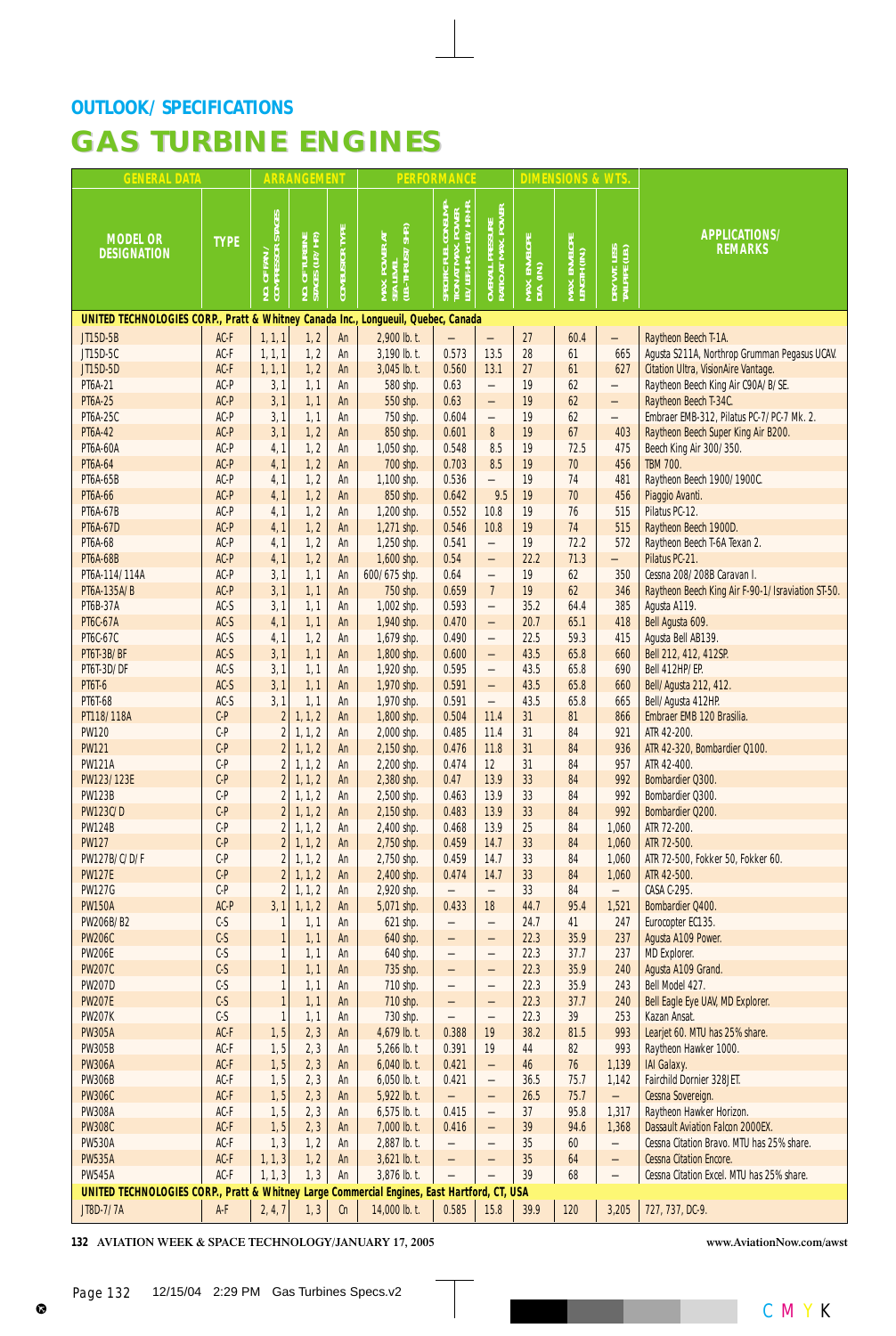| <b>GENERAL DATA</b>                                                                         |                                |                                           | <b>ARRANGEMENT</b>           |                         |                                                 | <b>PERFORMANCE</b>                                                        |                                         |                             | <b>DIMENSIONS &amp; WTS</b>   |                                |                                                                          |
|---------------------------------------------------------------------------------------------|--------------------------------|-------------------------------------------|------------------------------|-------------------------|-------------------------------------------------|---------------------------------------------------------------------------|-----------------------------------------|-----------------------------|-------------------------------|--------------------------------|--------------------------------------------------------------------------|
| <b>MODEL OR</b><br><b>DESIGNATION</b>                                                       | TYPE*                          | of fan /<br>IPRESSOR STAGES <br><b>PO</b> | TURBINE<br>JUP/HP)<br>NO. OF | <b>COMBUSTOR TYPE**</b> | MAX. POWER AT<br>SEA LEVEL<br>(LB.-THRUST/SHP.) | SPECIFIC FUEL CONSUMP-<br>TION AT MAX. POWER<br>LB./LBF-HR. or LB./HP-HR. | OVERALL PRESSURE<br>RATIO AT MAX. POWER | MAX. ENVELOPE<br>DIA. (IN.) | MAX. ENVELOPE<br>LENGTH (IN.) | DRY WT. LESS<br>TAILPIPE (LB.) | APPLICATIONS/<br><b>REMARKS</b>                                          |
| UNITED TECHNOLOGIES CORP., Pratt & Whitney Large Commercial Engines, East Hartford, CT, USA |                                |                                           |                              |                         |                                                 |                                                                           |                                         |                             |                               |                                |                                                                          |
| JT8D-9/9A                                                                                   | $A-F$                          | 2, 4, 7                                   | 1, 3                         | Cn                      | 14,500 lb. t.                                   | 0.595                                                                     | 15.9                                    | 39.9                        | 120                           | 3,377                          | 727, 737, Caravelle, DC-9.                                               |
| JT8D-11                                                                                     | A-F                            | 2, 4, 7                                   | 1, 3                         | Cn                      | 15,000 lb. t.                                   | 0.62                                                                      | 16.2                                    | 39.9                        | 120                           | 3,389                          | DC-9.                                                                    |
| JT8D-15                                                                                     | A-F                            | 2, 4, 7                                   | 1, 3                         | Cn                      | 15,500 lb. t.                                   | 0.63<br>0.599                                                             | 16.6<br>16.4                            | 39.9<br>39.9                | 120<br>120                    | 3,414                          | 727, 737, DC-9.                                                          |
| JT8D-15A<br>JT8D-17                                                                         | A-F<br>A-F                     | 2, 4, 7<br>2, 4, 7                        | 1, 3<br>1, 3                 | Cn<br>cn                | 15,500 lb. t.<br>16,000 lb. t.                  | 0.645                                                                     | 16.9                                    | 39.9                        | 120                           | 3,474<br>3,430                 | 727, 737, DC-9.<br>727, 737, DC-9-30/50.                                 |
| JT8D-17A                                                                                    | A-F                            | 2, 4, 7                                   | 1, 3                         | Cn                      | 16,000 lb. t.                                   | 0.613                                                                     | 16.9                                    | 39.9                        | 120                           | 3,475                          | 727, 737, DC-9-30/50.                                                    |
| <b>JT8D-17AR</b>                                                                            | A-F                            | 2, 4, 7                                   | 1, 3                         | cn                      | 17,400 lb. t.                                   | 0.622                                                                     | 18.5                                    | 39.9                        | 120                           | 3,600                          | 727.                                                                     |
| JT8D-17R                                                                                    | A-F                            | 2, 4, 7                                   | 1, 3                         | Cn                      | 17,400 lb. t.                                   | 0.655                                                                     | 18.2                                    | 39.9                        | 120                           | 3,495                          | 727.                                                                     |
| JT8D-209                                                                                    | A-F                            | 1, 6, 7                                   | 1, 3                         | cn                      | 19,250 lb. t.                                   | 0.501                                                                     | 17.4                                    | 49.2                        | 154.1                         | 4,435                          | MD-80 series.                                                            |
| JT8D-217/217A                                                                               | A-F                            | 1, 6, 7                                   | 1, 3                         | Cn                      | 20,850 lb. t.                                   | 0.51                                                                      | 18.6                                    | 49.2                        | 154.1                         | 4,470                          | MD-80 series.                                                            |
| JT8D-217C                                                                                   | A-F                            | 1, 6, 7                                   | 1, 3                         | Cn                      | 20,850 lb. t.                                   | $0.5\,$                                                                   | 21                                      | 49.2                        | 154.1                         | 4,515                          | MD-80 series.                                                            |
| JT8D-219                                                                                    | A-F                            | 1, 6, 7                                   | 1, 3                         | Cn                      | 21,700 lb. t.                                   | 0.519                                                                     | 21                                      | 49.2                        | 154.1                         | 4,515                          | MD-80 series, US Air Force E-8 re-engining.<br>MTU has 12.5% share.      |
| JT9D-7                                                                                      | $A-F$                          | 1, 3, 11                                  | 2,4                          | An                      | 45,600 lb. t.                                   | 0.374                                                                     | 22.3                                    | 95.6                        | 128.2                         | 8,850                          | 747, 747SR.                                                              |
| JT9D-7A                                                                                     | A-F                            | 1, 3, 11                                  | 2, 4                         | An                      | 46,250 lb. t.                                   | 0.364                                                                     | 22.5                                    | 95.6                        | 128.2                         | 8,850                          | 747, 747SP/SR.                                                           |
| <b>JT9D-7F</b>                                                                              | $A-F$                          | 1, 3, 11                                  | 2,4                          | An                      | 48,000 lb. t.                                   | 0.367                                                                     | 22.8                                    | 95.6                        | 128.2                         | 8,860                          | 747, 747SP/SR.                                                           |
| JT9D-7J<br>JT9D-70/03                                                                       | A-F<br>A-F                     | 1, 3, 11<br>1, 3, 11                      | 2, 4                         | An<br>An                | 50,000 lb. t.<br>53,000 lb. t.                  | 0.37<br>0.375                                                             | 23.5<br>24.5                            | 95.6<br>97                  | 128.2<br>132.2                | 8,860<br>9,295                 | 747, 747SP/SR.<br>747-200B/C/F.                                          |
| JT9D-7R4D/D1                                                                                | A-F                            | 1, 4, 11                                  | 2, 4<br>2, 4                 | An                      | 48,000 lb. t.                                   | 0.34                                                                      | 23.4                                    | 97                          | 132.7                         | 8,905                          | D for 767-200; D1 for A310.                                              |
| JT9D-7R4E/E1                                                                                | $A-F$                          | 1, 4, 11                                  | 2,4                          | An                      | 50,000 lb. t.                                   | 0.343                                                                     | 24.2                                    | 97                          | 132.7                         | 8,905                          | E for 767-200; E1 for A310.                                              |
| JT9D-7R4E3/E4                                                                               | A-F                            | 1, 4, 11                                  | 2, 4                         | An                      | 50,000 lb. t.                                   | 0.346                                                                     | 24.2                                    | 97                          | 132.7                         | 8,905                          | 767, Airbus A310.                                                        |
| JT9D-7R4G2                                                                                  | A-F                            | 1, 4, 11                                  | 2,4                          | An                      | 54,750 lb. t.                                   | 0.36                                                                      | 26.3                                    | 97                          | 132.7                         | 8,140                          | 747-300.                                                                 |
| JT9D-7R4H1                                                                                  | A-F                            | 1, 4, 11                                  | 2,4                          | An                      | 56,000 lb. t.                                   | 0.364                                                                     | 26.7                                    | 97                          | 132.7                         | 8,885                          | A300-600.                                                                |
| JT9D-20                                                                                     | A-F                            | 1, 3, 11                                  | 2, 4                         | An                      | 46,300 lb. t.                                   | 0.349                                                                     | 21.1                                    | 95.6                        | 128.2                         | 8,450                          | DC-10-40.                                                                |
| JT9D-59A                                                                                    | A-F                            | 1, 4, 11                                  | 2,4                          | An                      | 53,000 lb. t.                                   | 0.375                                                                     | 24.5                                    | 97                          | 132.2                         | 9,140                          | A300, DC-10-40.                                                          |
| <b>JT9D-70A</b>                                                                             | A-F                            | 1, 4, 11                                  | 2,4                          | An                      | 53,000 lb. t.                                   | 0.375                                                                     | 24.5                                    | 97                          | 132.2                         | 9,155                          | 747-200.                                                                 |
| PW2037                                                                                      | A-F                            | 1, 4, 12                                  | 2, 5                         | An                      | 38,250 lb. t.                                   | 0.342                                                                     | 27                                      | 84.8                        | 146.8                         | 7,300                          | 757. MTU has 21.2% share.                                                |
| <b>PW2040</b>                                                                               | A-F                            | 1, 4, 12                                  | 2, 5                         | An                      | 41,700 lb. t.                                   | 0.352                                                                     | 28                                      | 84.8                        | 146.8                         | 7,300                          | 757, C-17. MTU has 21.2% share.                                          |
| PW2043                                                                                      | A-F                            | 1, 4, 12                                  | 2, 5                         | An                      | 43,000 lb. t.                                   | 0.362                                                                     | 31.9                                    | 84.8                        | 146.8                         | 7,300                          | 757.                                                                     |
| <b>PW2337</b>                                                                               | $A-F$                          | 1, 4, 12                                  | 2, 5                         | An                      | 38,250 lb. t.                                   | 0.342                                                                     | 27.4                                    | 84.8                        | 146.8                         | 7,300                          | II-96M/T.                                                                |
| PW4000 Series<br><b>PW4050</b>                                                              | A-F<br>A-F                     | 1, 4, 11<br>1, 4, 11                      | 2, 4<br>2,4                  | An<br>An                | 50-64,000 lb. t.<br>50,000 lb. t.               | $\overline{\phantom{0}}$<br>0.348                                         | 32.7<br>26.3                            | 97<br>97                    | 132.7<br>132.7                | 9,213<br>9,213                 | 747, 767, A300, A310, MD-11.<br>767-200/200ER/300.                       |
| <b>PW4052</b>                                                                               | A-F                            | 1, 4, 11                                  | 2, 4                         | An                      | 52,200 lb. t.                                   | 0.351                                                                     | 27.5                                    | 97                          | 132.7                         | 9,213                          | 767-200ER, 767-200.                                                      |
| <b>PW4056</b>                                                                               | A-F                            | 1, 4, 11                                  | 2,4                          | An                      | 56,750 lb. t.                                   | 0.359                                                                     | 29.7                                    | 97                          | 132.7                         | 9,213                          | 767-300/300ER, 747-400.                                                  |
| <b>PW4060</b>                                                                               | A-F                            | 1, 4, 11                                  | 2, 4                         | An                      | 60,000 lb. t.                                   | 0.365                                                                     | 31.2                                    | 97                          | 132.7                         | 9,213                          | 767-300ER/400, 747-400.                                                  |
| <b>PW4062</b>                                                                               | $A-F$                          | 1, 4, 11                                  | 2,4                          | An                      | 62,000 lb. t.                                   | 0.365                                                                     | 32.3                                    | 97                          | 132.7                         | 9,213                          | 767-300ER.                                                               |
| <b>PW4084</b>                                                                               | A-F                            | 1, 6, 11                                  | 2,7                          | An                      | 86,760 lb. t.                                   | 0.334                                                                     | 34.4                                    | 118.5                       | 191.6                         | 14,920                         | 777. MTU has 12.5% share.                                                |
| <b>PW4090</b>                                                                               | $A-F$                          | 1, 6, 11                                  | 2,7                          | An                      | 91,790 lb. t.                                   | 0.335                                                                     | 38.6                                    | 118.5                       | 191.6                         | 15,585                         | 777. MTU has 12.5% share.                                                |
| PW4098                                                                                      | A-F                            | 1, 7, 11                                  | 2,7                          | An                      | 98,000 lb. t.                                   | 0.358                                                                     | 42.8                                    | 119.5                       | 194.7                         | 16,500                         | 777. MTU has 12.5% share.                                                |
| <b>PW4152</b>                                                                               | $A-F$                          | 1, 4, 11                                  | 2, 4                         | An                      | 52,000 lb. t.                                   | 0.339                                                                     | 27.1                                    | 97                          | 132.7                         | 9,332                          | A310-300.                                                                |
| <b>PW4156A</b>                                                                              | A-F                            | 1, 4, 11                                  | 2, 4                         | An                      | 56,000 lb. t.                                   | 0.35                                                                      | 29.7                                    | 97                          | 132.7                         | 9,332                          | A310-300.                                                                |
| <b>PW4158</b>                                                                               | A-F                            | 1, 4, 11                                  | 2,4                          | An                      | 58,000 lb. t.                                   | 0.355                                                                     | 32                                      | 132.7                       | 132.7                         | 9,332                          | A300-600R.                                                               |
| PW4164                                                                                      | A-F                            | 1, 5, 11                                  | 2, 4                         | An                      | 64,000 lb. t.                                   | 0.35                                                                      | 32<br>31.8                              | 106.9                       | 163                           | 9,332                          | A330.                                                                    |
| <b>PW4168</b><br><b>PW4460</b>                                                              | $A-F$<br>A-F                   | 1, 5, 11<br>1, 4, 11                      | 2, 5                         | An                      | 68,600 lb. t.<br>60,000 lb. t.                  | 0.348<br>0.362                                                            | 31.2                                    | 106.9<br>97                 | 163<br>132.7                  | 14,100<br>9,332                | A330.<br>MD-11.                                                          |
| <b>PW4462</b>                                                                               | A-F                            | 1, 4, 11                                  | 2, 4<br>2, 4                 | An<br>An                | 62,000 lb. t.                                   | 0.378                                                                     | 32.3                                    | 97                          | 137.2                         | 9,332                          | MD-11.                                                                   |
| <b>PW6122</b>                                                                               | A-F                            | 1, 4, 6                                   | 1, 3                         | An                      | 22,100 lb. t.                                   | 0.36                                                                      | 26.1                                    | 56.5                        | 108.2                         | 5,050                          | A318. MTU participates.                                                  |
| <b>PW6124</b>                                                                               | $A-F$                          | 1, 4, 6                                   | 1, 3                         | An                      | 23,800 lb. t.                                   | 0.37                                                                      | 28.2                                    | 56.5                        | 108.2                         | 5,050                          | A318. MTU participates.                                                  |
| UNITED TECHNOLOGIES CORP., Pratt & Whitney Military Engines, East Hartford, CT, USA         |                                |                                           |                              |                         |                                                 |                                                                           |                                         |                             |                               |                                |                                                                          |
| F100-PW-100                                                                                 | A-F                            | 3, 10                                     | $\overline{4}$               | An                      | 22,600 lb. t.                                   | 2.1                                                                       | 24.5                                    | 46.5                        | 191.2                         | 3,149                          | F-15A/B, C/D. With afterburner. Production ended.                        |
| F100-PW-200                                                                                 | $A-F$                          | 3, 10                                     | $\overline{\mathbf{4}}$      | An                      | 22,600 lb. t.                                   | 2.1                                                                       | 24.5                                    | 46.5                        | 191.2                         | 3,190                          | F-16A/B, C/D. With afterburner. Production ended.                        |
| F100-PW-220                                                                                 | A-F                            | 3, 10                                     | 4                            | An                      | 23,770 lb. t.                                   | 2.1                                                                       | 25                                      | 46.5                        | 191.2                         | 3,265                          | F-15C/D/E, F-16A/B/C/D with afterburner.                                 |
| F100-PW-220E                                                                                | A-F                            | 3, 10                                     | $\overline{4}$               | An                      | 23,770 lb. t.                                   | 2.1                                                                       | 25                                      | 46.5                        | 191.2                         | 3,245                          | Upgrade for F100-PW-100/200. F-15C/D,<br>F-16A/B, C/D. With afterburner. |
| F100-PW-229                                                                                 | $A-F$                          | 3, 10                                     | 4                            | An                      | 29,100 lb. t.                                   | 1.94                                                                      | 32.4                                    | 46.5                        | 191.2                         | 3,795                          | F-15E/I/S, F-16C/D. Increased performance.                               |
| F100-PW-232                                                                                 | A-F                            | 3, 10                                     | 4                            | An                      | 32,500 lb. t.                                   | 1.91                                                                      | 35                                      | 46.5                        | 190.7                         | 4,065                          | F100-229 performance & durability upgrade.                               |
| F117-PW-100                                                                                 | $\mathsf{A}\text{-}\mathsf{F}$ | 1, 4, 12                                  | 2, 5                         | An                      | 40,900 lb. t.                                   | 0.34                                                                      | 27.6                                    | 84.5                        | 146.8                         | 7,100                          | Boeing C-17. MTU is a partner.                                           |